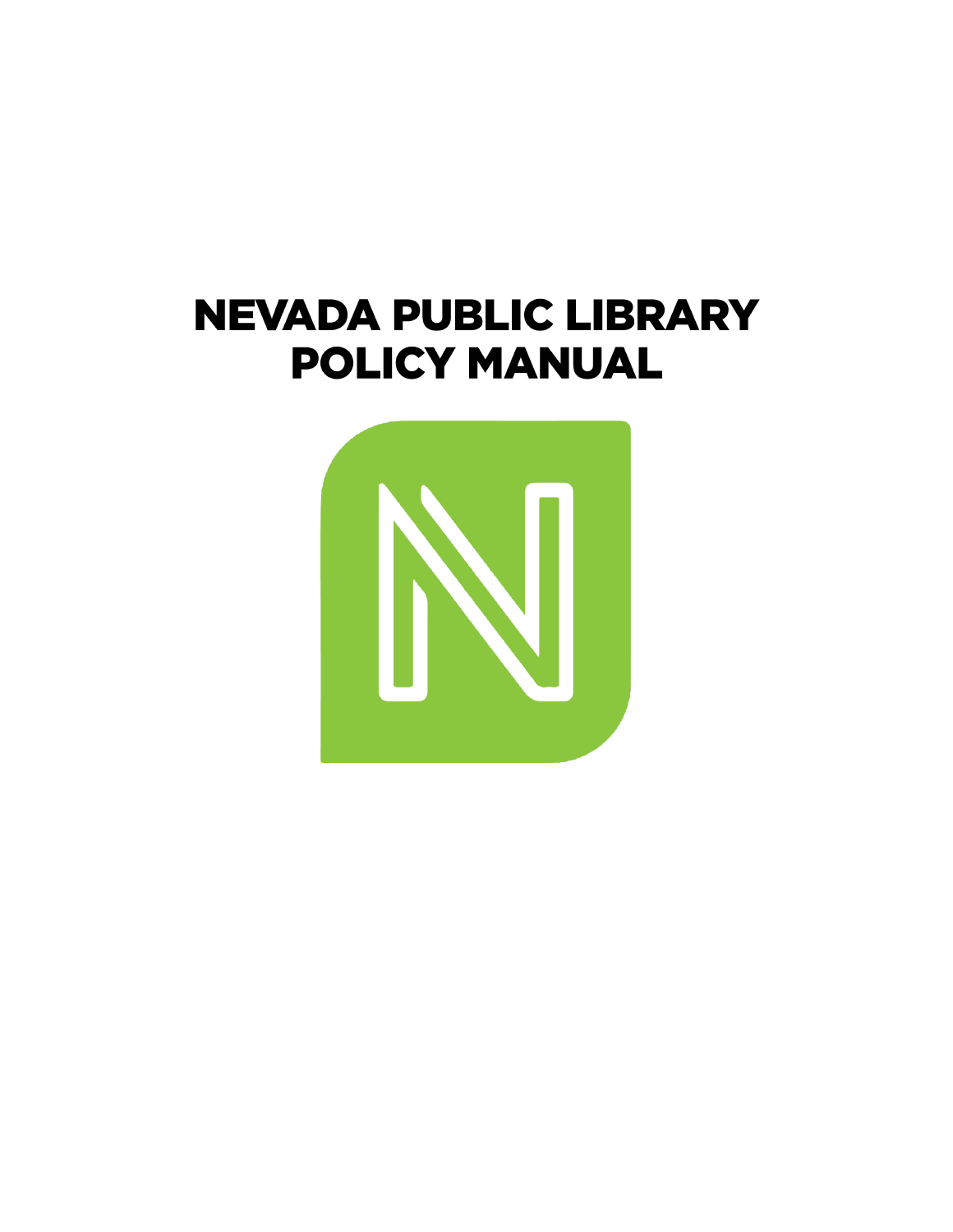# TABLE OF CONTENTS

| Unattended and/or Disruptive Behavior of Children Second Grade/Age Eight and Under 11 |
|---------------------------------------------------------------------------------------|
|                                                                                       |
|                                                                                       |
|                                                                                       |
|                                                                                       |
|                                                                                       |
|                                                                                       |
|                                                                                       |
|                                                                                       |
|                                                                                       |
|                                                                                       |
|                                                                                       |
|                                                                                       |
|                                                                                       |
|                                                                                       |
|                                                                                       |
|                                                                                       |
|                                                                                       |
|                                                                                       |
|                                                                                       |
|                                                                                       |
|                                                                                       |
|                                                                                       |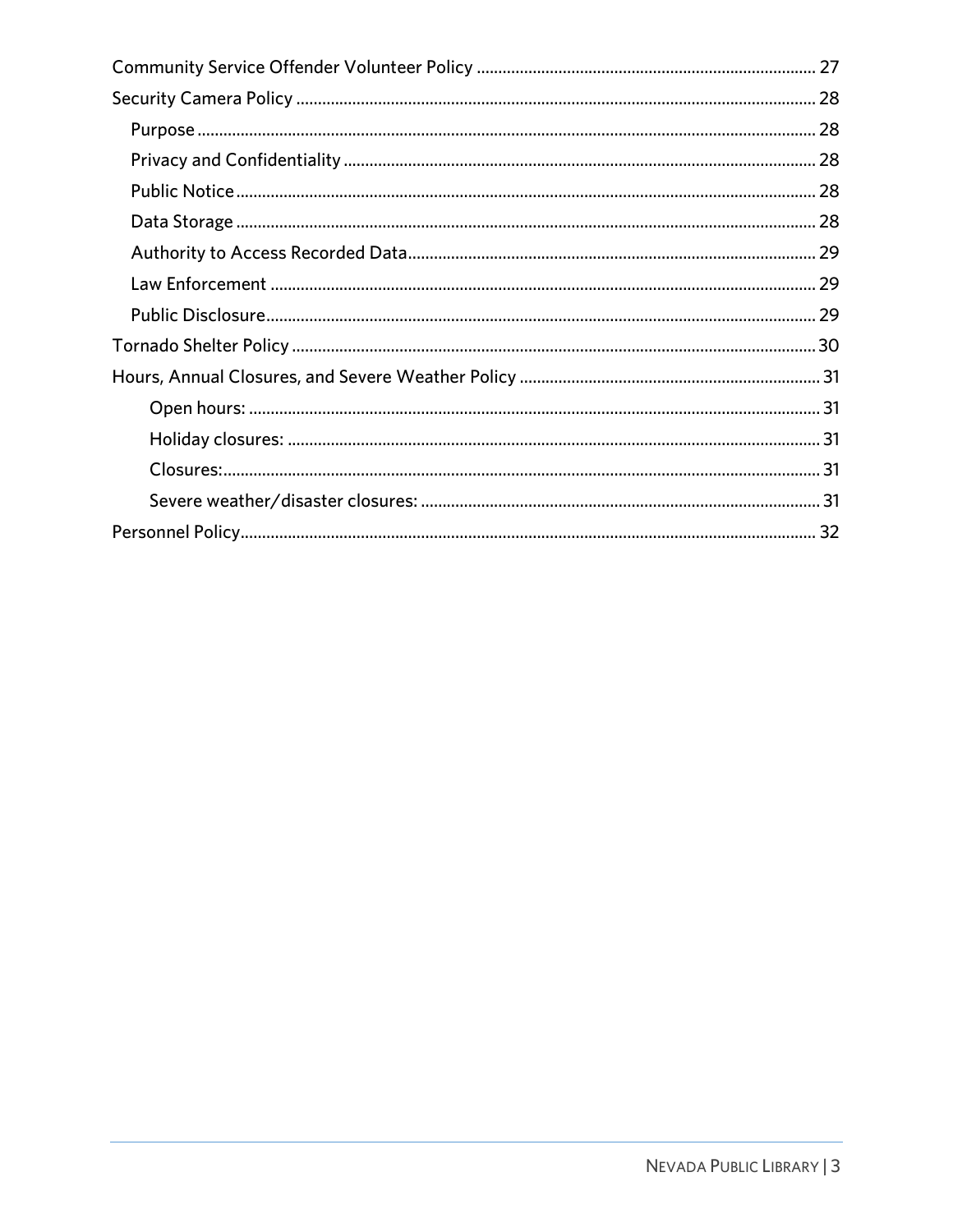# **MISSION STATEMENT**

<span id="page-3-0"></span>The Nevada Public Library provides equitable access to information and services to promote The Nevada Community provides to information and services to information and services to provide and services to provide and services to provide and services to provide and services to provide a service storm and services enlightened citizenship, enrich personal lives, and encourage lifelong learning to all members of the community.

The Library supports the American Library Association's "Library Bill of Rights" and "Freedom to Read" documents.

REVIEWED/APPROVED BY LIBRARY BOARD OF TRUSTEES | SEPTEMBER 2020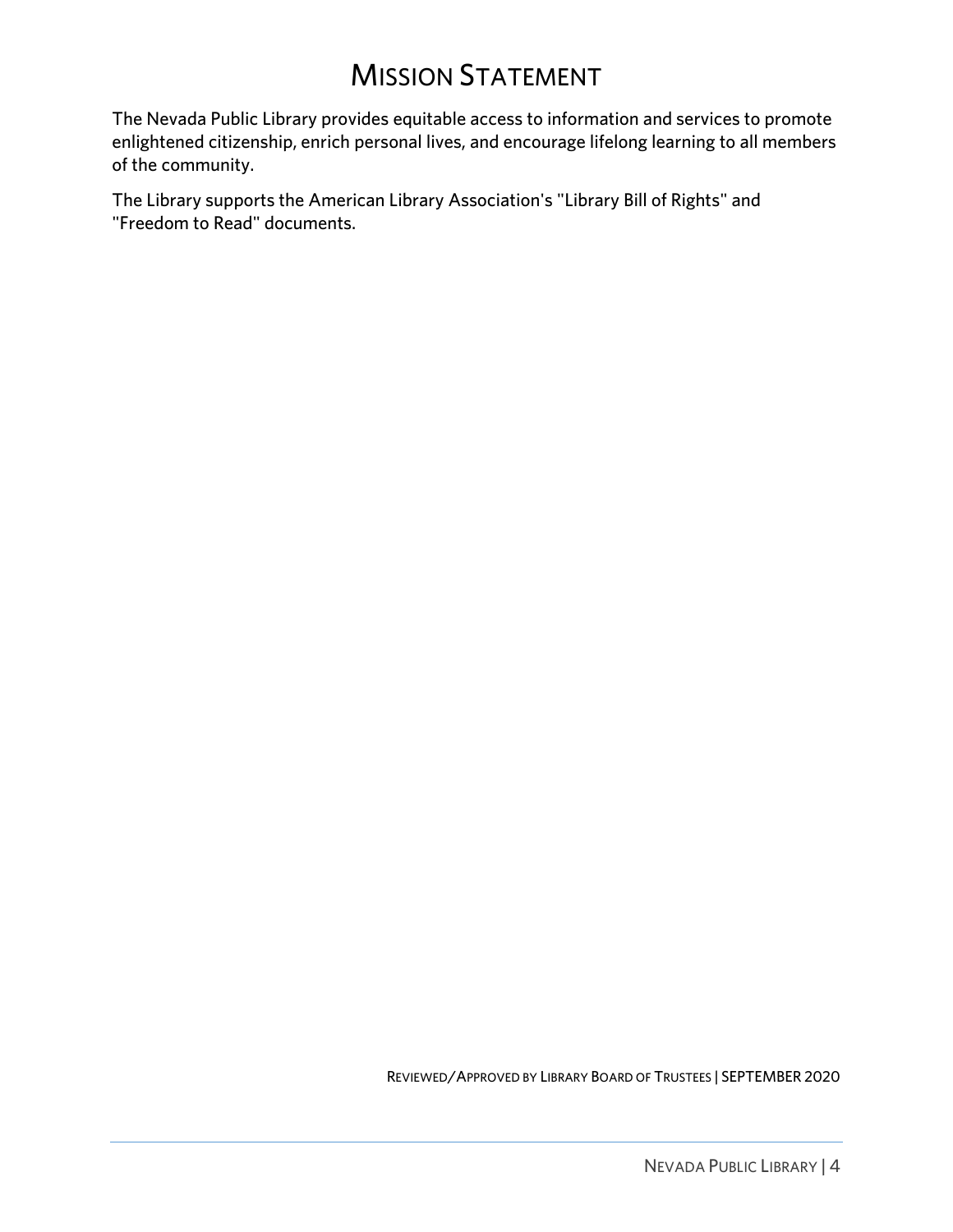## **CIRCULATION POLICY**

<span id="page-4-0"></span>As a Nevada Public Library account holder, patrons agree to assume responsibility for all items checked out in their name. Nevada Public Library will be held harmless from liability in the event of damage, loss, or misuse of materials and equipment regardless of circumstances. of damage, loss, or misuse of materials and equipment regardless of circumstances.

### <span id="page-4-1"></span>**LIBRARY CARDS**

Obtaining a library card: Library cards are issued free of charge and allow cardholders free access to borrow library materials. Patrons are responsible for all items checked out on their account. If a patron allows someone else to check out items on the account, the patron is  $\alpha$  is a particular to check out it allows some patron and the feed accoculted with those items if annisoble still responsible for their return and the fees associated with those items if applicable.

### General Library Cards:

Patrons must apply in person and provide proof of a current mailing address to apply for<br>a library card. Library cards are valid for three years. a library card. Library cards are valid for three years.

Children between the ages of 5 and 17 must have a parent or guardian present to sign the<br>application form. Responsibility for a child's selection and return of materials, and any application form. Responsibility for a child selection and return of materials, and any fees or charges accrued on the child's card, is held by the parent or guardian of the child.

### Limited-Use Library Cards:

Limited-use cards are available for anyone 11 or older who does not meet the obtain a limited-use library card. Limited-use cards expire after 2 months and can be renewed in person. Patrons may apply for a general library card at any point after obtaining a limited-use card provided they have the necessary documentation. Patrons may only check out 3 items using a limited-use card. Telescope, laptops, and other may only check out 3 items using a immediate card. Telescope, laptops, and other<br>materials at the director or designee's discretion are not available for checkout und materials at the director or designee's discretion are not available for checkout under this card.

- Open Access Patrons: The library participates in the Enrich Iowa Program through the State<br>Library of Iowa. This program includes an Open Access agreement that allows Iowa residents to get library cards and check out physical materials at over 600 participating lowa public and academic libraries. Nevada Public Library Open Access patrons are those residents of lowa who live outside of our library jurisdiction and meet the additional qualifications as defined in the Open Access Agreement. Downloadable digital items are not available to Open Access patrons through the Nevada Public Library. Patrons must use a available to Open Access patrons through the Nevada Public Library. Patrons must use a<br>valid library card from their local library to download materials valid library card from their local library to download materials.
- Home delivery services: Persons unable to visit the library in person because of illness, injury, to persons receiving home delivery will circulate for 5 weeks with renewal possible at the discretion of library staff. Library staff will select books based on patron's preferences or requests. A volunteer will deliver books for patrons within the city limits. A family member must be designated to pick up items for those patrons outside the city limits. Late fees are not applied to homebound cards, but fees for lost or damaged items are assessed. Home  $h^{(1)}$  is the set of the set of  $h^{(2)}$  feed to the director's (designee's discretion if the privilege is delivery services may be revoked at the director's/designee's discretion if the privilege is abused.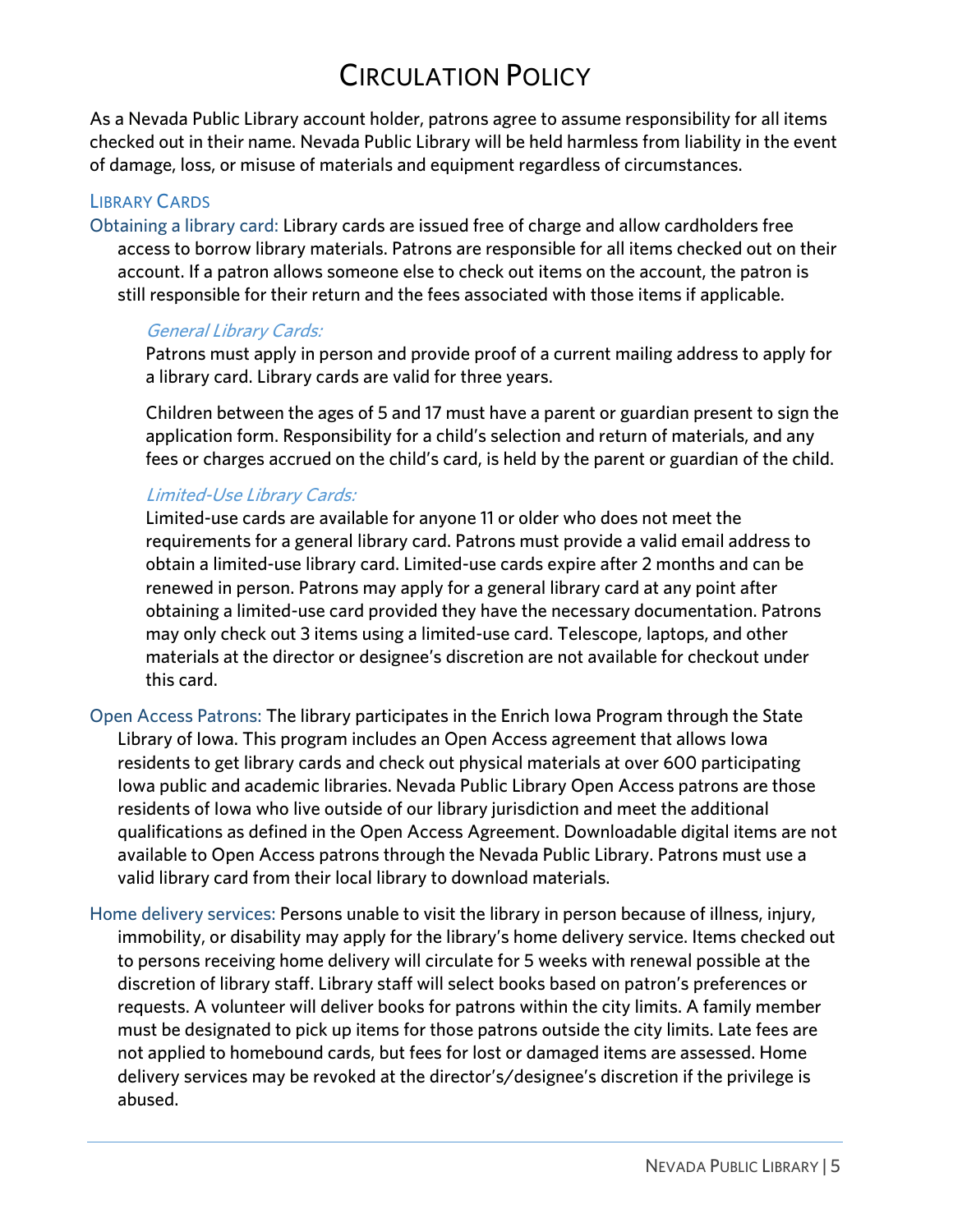Educator accounts: Educators including teachers, school support staff, licensed child care providers, or homeschool particles, guardians are eligible to create an eligible to count and the library of the visit of the state and the state and the state and the state and the state and the state and the state and th through the library if they live in Nevada or rural Story County.

- Educators must have a personal library card, without any outstanding fees, in order to keep personal borrowing needs separate from the items borrowed for the classroom.
- example is the independent of the items borrows in the items borrowed for the classroom.<br>
Educator accounts should be used for classroom related materials only. Personal library
- out must be used to check out materials for recreational purposes.<br>
Items on educator accounts are loaned for 5 weeks.<br>
A Educator accounts will expire on July 31st each year. They may be ref
- Educator accounts will expire on July 31st each year. They may be renewed at the beginning of the following school year with the necessary verification.
- Late fees are not applied to educator accounts, but fees for lost or damaged items are assessed.

### <span id="page-5-0"></span>BORROWING, RENEWING, & RETURNING ITEMS<br>Loan periods: Loan periods:

- Books, CDs, and magazines are checked out for 3 weeks with 2 renewals. A late fee of 15 cents per day per item is assessed for any items kept beyond the loan period.
- DVDs are checked out for 1 week with 1 renewal. There is a \$0.50 per day late fee for each overdue DVD. There is a limit of 5 DVDs per account.

Renewals: Items may be renewed in person, online, or by phone provided the items

- have not reached their renewal limit
- are not on reserve for another patron
- are not considered lost by the online system

Items that are eligible for renewal on the due date will be automatically renewed by the<br>system. Items that have reached the renewal limit will need to be brought into the library physically to ensure that the items are not lost or damaged. At that time, the patron is  $p_{\text{max}}$  for the items are not lost or damaged. At the patron is the patron is that time, the patron is the patron is that time, the patron is that time, the patron is the patron is the patron in the patron is the patron we come to check the item out again.

Notifications: It is the responsibility of each patron to know when their materials are due. As a<br>courtesy, the library will send a reminder notice or overdue notice. Failure to receive this notice is not grounds for the cancellation of fines. It is the patron's responsibility to keep the library  $\frac{1}{2}$  is not ground state cancellation of  $\frac{1}{2}$  is the patron of  $\frac{1}{2}$  is the library responsibility to  $\frac{1}{2}$  is the library of  $\frac{1}{2}$  is the library of  $\frac{1}{2}$  is the library of  $\frac{1}{2}$  is the libr informed of changes in telephone number and e-mail address.

- The library sends reminder or "courtesy" notices via email or text message. The notices are sent two days before items are due. Registered patrons must have a current and valid email address or text number in their records to use this service.
- email address or text number in their records to diversion their records.<br>At 3 days overdue, a "courtesy" overdue notice will be sent to all patrons who have a<br>valid cell phone number or email address.
- At 2 weeks overdue, an overdue notice is mailed to the address listed on the account. It<br>is therefore beloful if you let the library know when your address or phone number. is therefore helpful if you let the library know when your address or phone number changes.
- At 4 weeks overdue, a bill notice will be mailed to the address listed in the account. This<br>notice will state the item /s missing with the price of the items and any associated fees notice with the items and items and any associated fees. The items and any associated fees.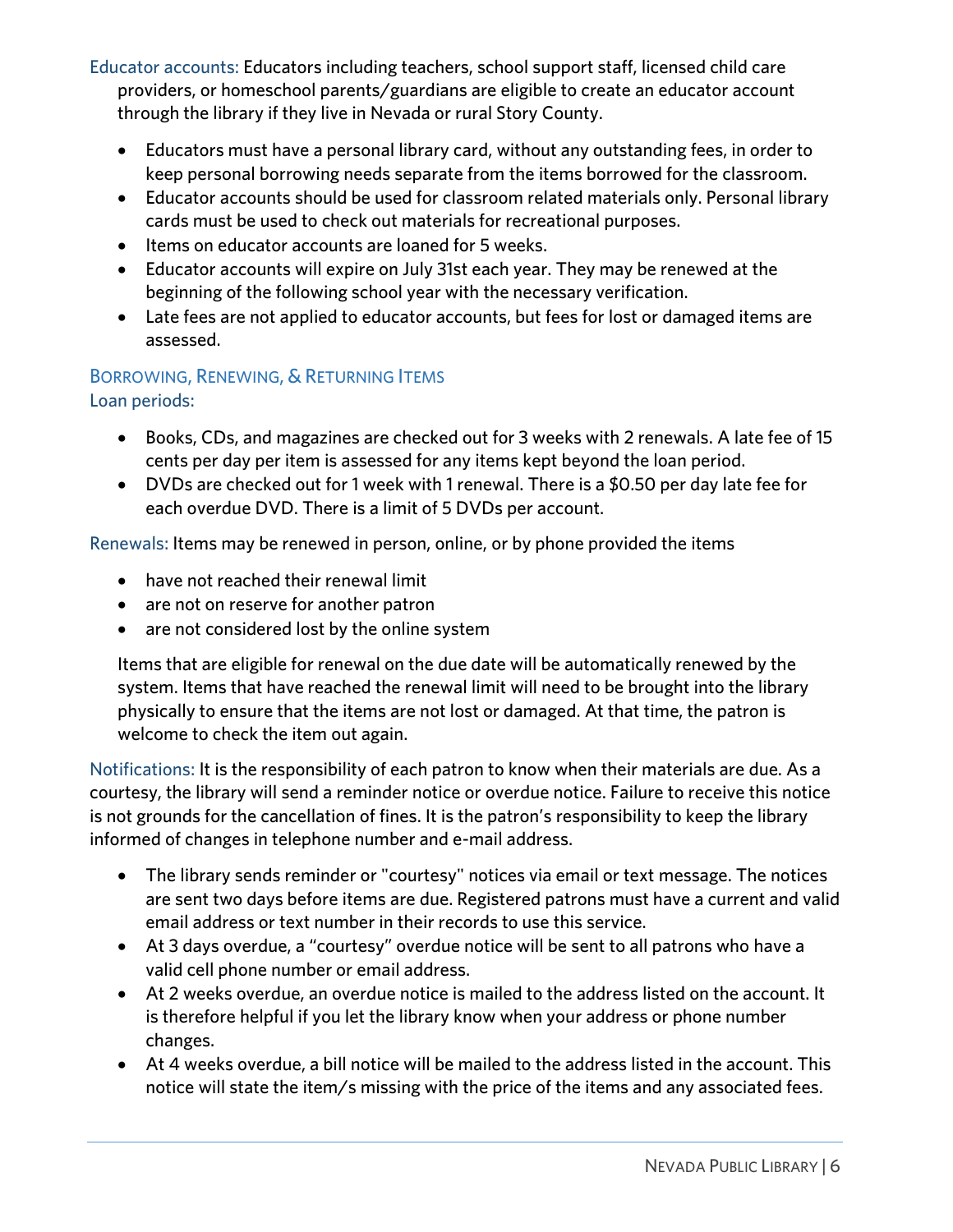At 8 weeks overdue, a report of the missing library materials may be made to the Nevada Police Department.

 $\alpha$ returned on the previous day that the library was open.

School returns: During the school year, Nevada Public Library books and magazines checked out<br>on Nevada Community School and SDA student accounts may be returned to the school media centers. Current fines on those items will be removed. DVDs may not be returned to the centers. Current fines on the removed. During the removed. During the rest may not be returned to the returned schools.

### <span id="page-6-0"></span>**FEES**

- Fee threshold: The library allows up to \$10.00 in fees per account before the account holder is restricted from checking out library items. The library will work with users on a case-by-case basis to set up payment plans when all charges cannot be paid at one time. A patron entering into a payment plan will be allowed to check out 1 item at a time while continuing to make payments. If at any point after establishing a plan, the patron receives an overdue notification at 2 weeks as indicated below, the patron's card will remain blocked without checkout until all charges are paid. checkout until all charges are paid.
- Lost item charges: Charges for lost items will include the cost of the item plus an additional \$3<br>processing fee per item. Charges for lost Interlibrary Loan items will be the cost of the item and \$5, plus any fees required by the lending library. If lost items are found before they are paid, patrons may return the item and will be charged the maximum fine for the item, not the replacement cost and processing fee. replacement cost and processing fee.
- Paid lost items: When account holders return paid-lost items to the Nevada Public Library, they the item, not any fees paid. Account holders will only be reimbursed for paid-lost items within 3 months of the date on the receipt. within 3 months of the date on the receipt.
- Damaged items: If library staff determines that an item is damaged beyond the normal wear and<br>tear of the item, the patron will be charged the cost of the item plus an additional \$3 processing fee. processing fee.
- Calculation of late fees: Only open days are counted when calculating fees.
- Maximum late fee: There is a maximum late fee of \$3 for all library items that are returned.
- Appeals: Account holders who wish to appeal the fees on overdue or lost items will be referred<br>to the director or designee. to the director or designee.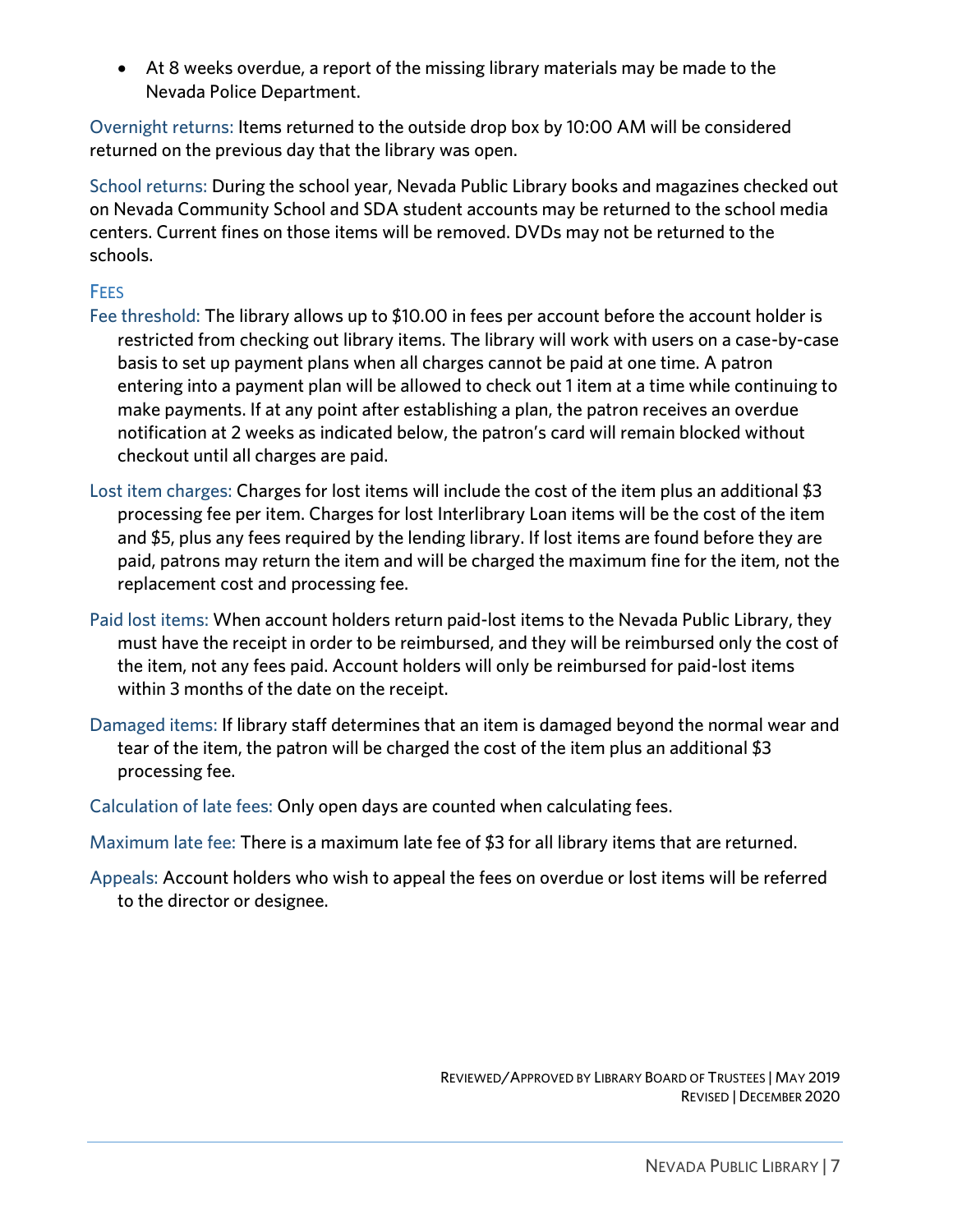# <span id="page-7-0"></span>COLLECTION DEVELOPMENT POLICY<br>The Nevada Public Library serves a wide variety of people with a wide range of experiences,

education, and desires; therefore, the library's objectives must be diversified enough to encompass a variety of interests, needs, and opinions. Books and materials are selected for the educational,  $\alpha$  informational, cultural, and recreational needs of the community. informational, cultural, and recreational needs of the community.

The responsibility for selecting library materials rests with the library director or designee, who operates within the framework of policies established by the ultimate authority: the Board of Trustees. The director delegates selection responsibilities to a professional staff with the authority to interpret and apply selection policy. to interpret and apply selection policy.

The designated librarians apply their training, knowledge, and expertise in making selection Anticipated demand, community interests, strengths and weaknesses of the existing collections, physical space limitations, date of publication, acquisitions procedures, and available budgets are all physical space limitations, date of publication, according to publications, and available budgets are all<br>factors taken into consideration when considering notential items factors taken into consideration when considering potential items.

Sources for selection decisions encompass, but are not limited to, published reviews from standard<br>review sources, publisher/vendor catalogs and advertisements, professional and trade bibliographies, and patron requests and recommendations. The library strongly encourages patron bibliographies, and process and recommendations. The library strongly encourages patron requests and recommendations. The relation of the selection criteria outlined input, and all patron requests and recommendations are subject to the selection criteria outlined above.

No restrictions are placed on the materials anyone may read, view, or listen to. Selection of<br>materials to include in the collection will not be made on the basis of any anticipated approval or disapproval, but solely on the merits of the material in relation to maintaining a dynamic, relevant, and balanced collection and to serving the needs and the interests of all users. Inclusion of an item in the collection does not mean that the library endorses any theory or statement contained in those materials and resources. materials and resources.

While every patron may not agree with the viewpoints offered in some library material, the library<br>has a responsibility to provide a balanced collection with access to material reflecting diverse ideas through which any side of a question, cause, or movement may be explored, provided that the material meets the outlined selection criteria. Patrons are free to choose what they like from the collection, to reject what they don't like, but not to restrict the freedom of others to choose. The<br>library supports the right of each family to decide which items are appropriate for use by their  $\frac{1}{2}$  contribution of the right of each family to decide which is a parameter of  $\frac{1}{2}$  and  $\frac{1}{2}$  contribution. Recognized its are appropriate for  $\frac{1}{2}$  and  $\frac{1}{2}$  contribution  $\frac{1}{2}$  and  $\frac{1}{2}$  co children. Responsibility for a child's use of library materials lies with his or her parent or guardian.

Concerns about the inclusion or exclusion of a particular item pertaining to the library's collection should be directed to the library director and the library Board by following the steps below.

- 1. The patron will complete the appropriate "Library Materials Selection Inquiry" form and submit
- 2. The library Board will consider the objection at the next regularly scheduled meeting.
- 2. The library Board will consider the objection at the next regularly scheduled meeting. 3. The library Board will render a decision to the patron within 5 working days of the meeting. The decision of the Board is final.

REVEIWED/APPROVED BY LIBRARY BOARD OF TRUSTEES | FEBRUARY 2018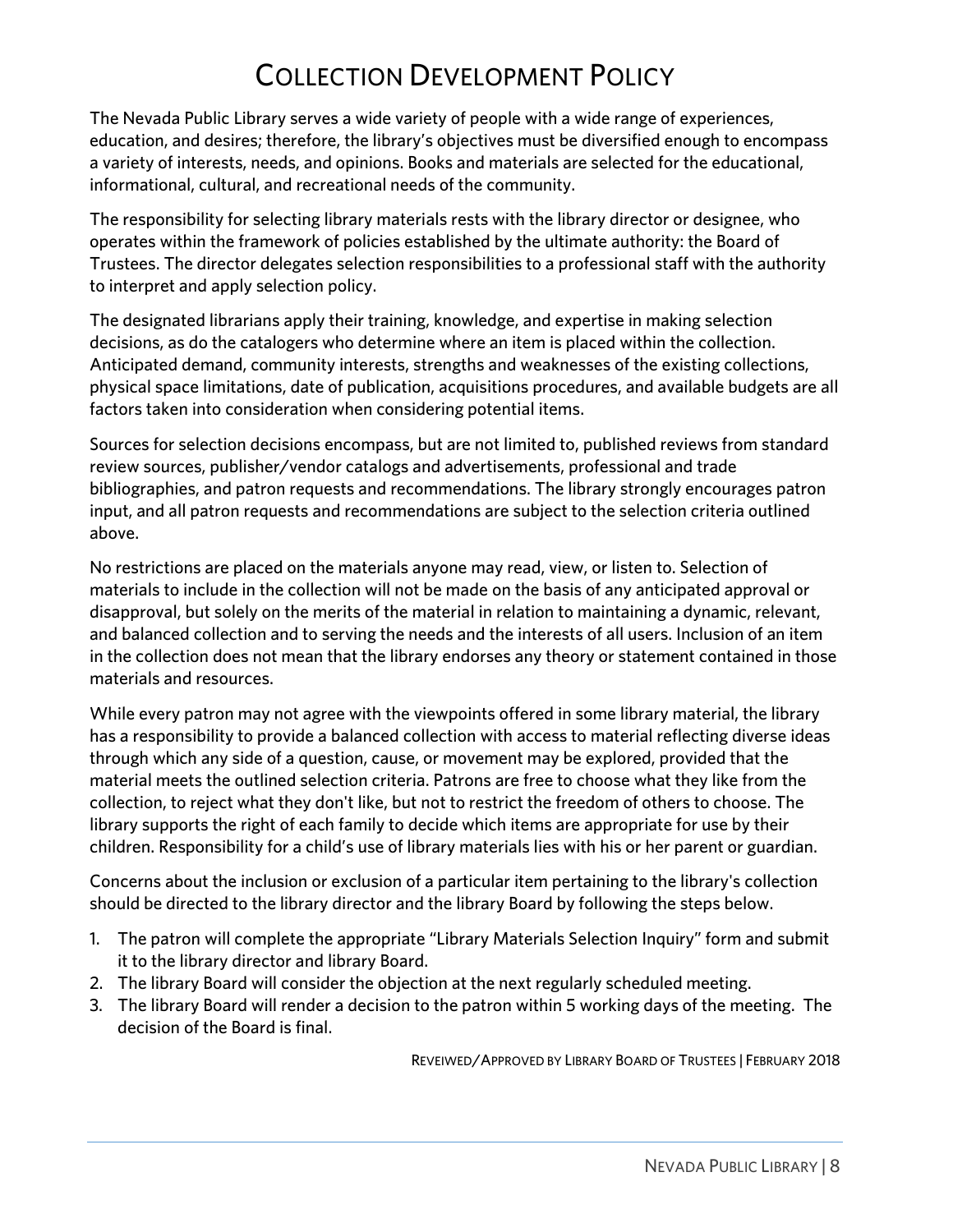# **CONDUCT POLICY**

<span id="page-8-0"></span>The Nevada Public Library's goal is to provide a safe, comfortable environment conducive to the use of library materials and services by all members of the public. Patrons are expected to observe the rights of other patrons and staff members and to use the library for its intended observe the rights of other patrons and staff members and to use the library for its intended purposes.

### <span id="page-8-1"></span>**MISCONDUCT**

Prohibited conduct is that which: Prohibited conduct is that which:

- interferes with the rights of individuals to use library materials and services
- interferes with the ability of library staff to conduct library business
- threatens the secure, safe, and comfortable environment of the library or those using the
- $\bullet$  shows willful damage to the library premises, equipment or materials

Prohibited conduct includes, but is not limited to the following:

- Harassment: Willfully annoying, harassing, or threatening another person. Harassment is defined as any action taken or situation created intentionally to produce psychological or physical discomfort, embarrassment, or ridicule. Sexual harassment is characterized by requests for sexual contact, unwelcome physical advances, or verbal or physical conduct of a nature that is intimidating, demeaning, hostile, or offensive.
- Campaigning: Petitioning, interviewing, survey taking, soliciting, or selling, unless<br>authorized by the director or his /her designes
- Photography: Taking pictures or video of people unless authorized by the people<br>involved or their parents if minors are present
- Disorderly: Behaving in a disorderly, loud, or boisterous manner.
- Offensive language or images: Willfully exposing patrons or staff to offensive images or
- Audio equipment: Playing audio equipment at a volume that is disturbing to other library<br>Lisers
- Loud or lengthy conversations: Engaging in loud or lengthy conversations including<br>conversations on cell phones
- Impeding access: Impeding access to the building and grounds or any areas of the<br>building or grounds
- Animals: Bringing animals into the library, except service animals, unless approved by<br>the director or his (ber designes
- Personal items: Leaving personal belongings unattended.<br>• Non-public access: Entering the non-public or locked are:
- Non-public access: Entering the non-public or locked areas, unless accompanied by a<br>staff member or through prior authorization from a staff member.
- Tobacco, illegal drug, or alcohol use: Any form of tobacco, e-cigarettes, illegal drugs, or<br>alcohol on library property. alcohol on library property.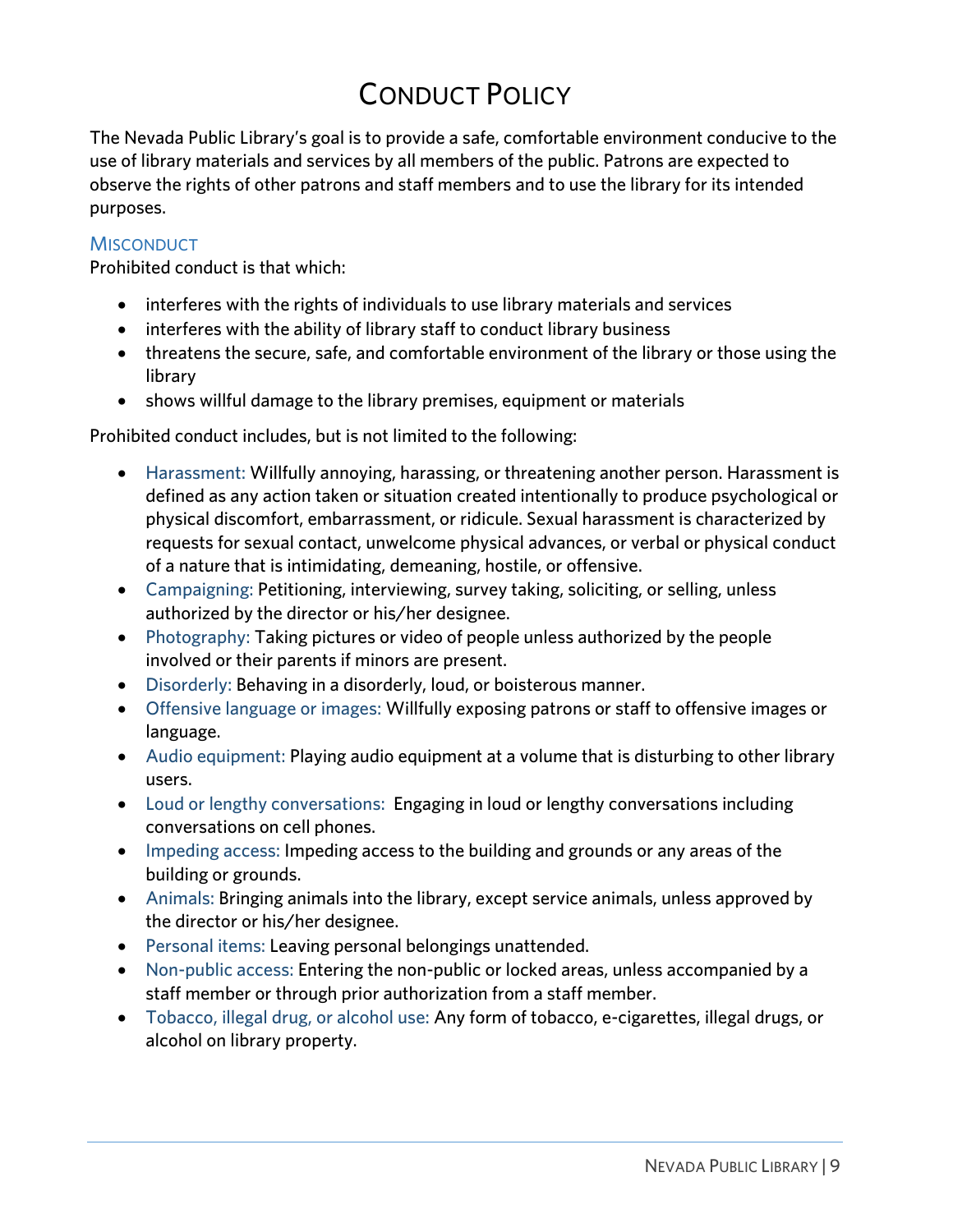- Food and drink: Consuming food except as permitted in the meeting room or approved by the director or his/her designee. Nonalcoholic beverages in covered containers are
- Vandalism: Vandalizing or deliberately destroying library materials or property.<br>• Slooping (bathing: Slooping in the library and (or bathing in the library rest reem
- Sleeping/bathing: Sleeping in the library and/or bathing in the library rest room.
- Law violation: Violating any municipal, state, or federal law or code.
- Policy violation: Violating current library policies.

<span id="page-9-0"></span>ENFORCEMENT<br>Enforcement of these rules (for persons nine and older) may take the form of any of the following actions, depending upon the severity of the misconduct which will be determined by the library staff on duty at the time. Misconduct by persons less than nine years of age is discussed and remedies provided for in the Unattended and/or Disruptive Behavior of Children discussed and remedies provided and remedies provided and Under Policy of Children and Children and Children and Children and Children and Children and Children and Children and Children and Children and Children and Child Second Grade - Age 8 and Under Policy.

- 1. Warning: In most cases, patrons who are behaving inappropriately in the library will be given one warning and asked to behave in an appropriate manner. Patrons who do not to<br>modify their behavior after one warning may be asked to leave the library for the rest o  $\frac{1}{2}$  the day behavior after one ward to leave the library for the rest of  $\frac{1}{2}$ the day.<br>2. Extreme conduct: In the case of any misconduct that in the judgment of staff is extreme,
- the offender will be told to leave the building immediately, or the police may be called as appropriate. The patron will be banned at least for the rest of the day. The length of the banishment will be based on the degree of the offense.
- 3. Multiple offenses: Patrons engaging in misconduct on more than one instance may be barred from the library for one month or longer.
- 4. Misconduct of 9-17 year olds: When known, parents/guardians of disruptive patrons from the ages of 9 through 17 will be notified by phone, mail or email by the director or his/her designee stating the date, the behavior considered disruptive, and the measures taken by the library staff.
- taken by the library staff. 5. Exceptions: Exceptions to any of the above may be authorized by the director or his/her
- designee.<br>6. Staff responsibility: Staff will document on the attached form any and all actions taken when dealing with disruptive behavior. The form will be signed by the staff person when dealing with disruptive behaviors with the form will be signed by the state person.<br>Involved and by other staff members as annronriate. It will be referred to the direct  $\frac{1}{2}$  and bent on file
- and kept on file.<br>7. Appeal Process
- <sup>7.</sup> Appeal Processes<br>Any patron wishing to appeal a library staff conduct decision to the Nevada<br>Library Board of Trustees may do so in writing within 5 working days of the Library Board of Trustees may do so in writing within 5 working days of the
	- The Board of Trustees will meet with the patron or patrons and the staff member<br>or members involved at the next requierly scheduled meeting
	- A decision will be rendered within 5 working days following said meeting. Such<br>decision is final decision is final.

REVIEWED/APPROVED BY LIBRARY BOARD OF TRUSTEES | NOVEMBER 2019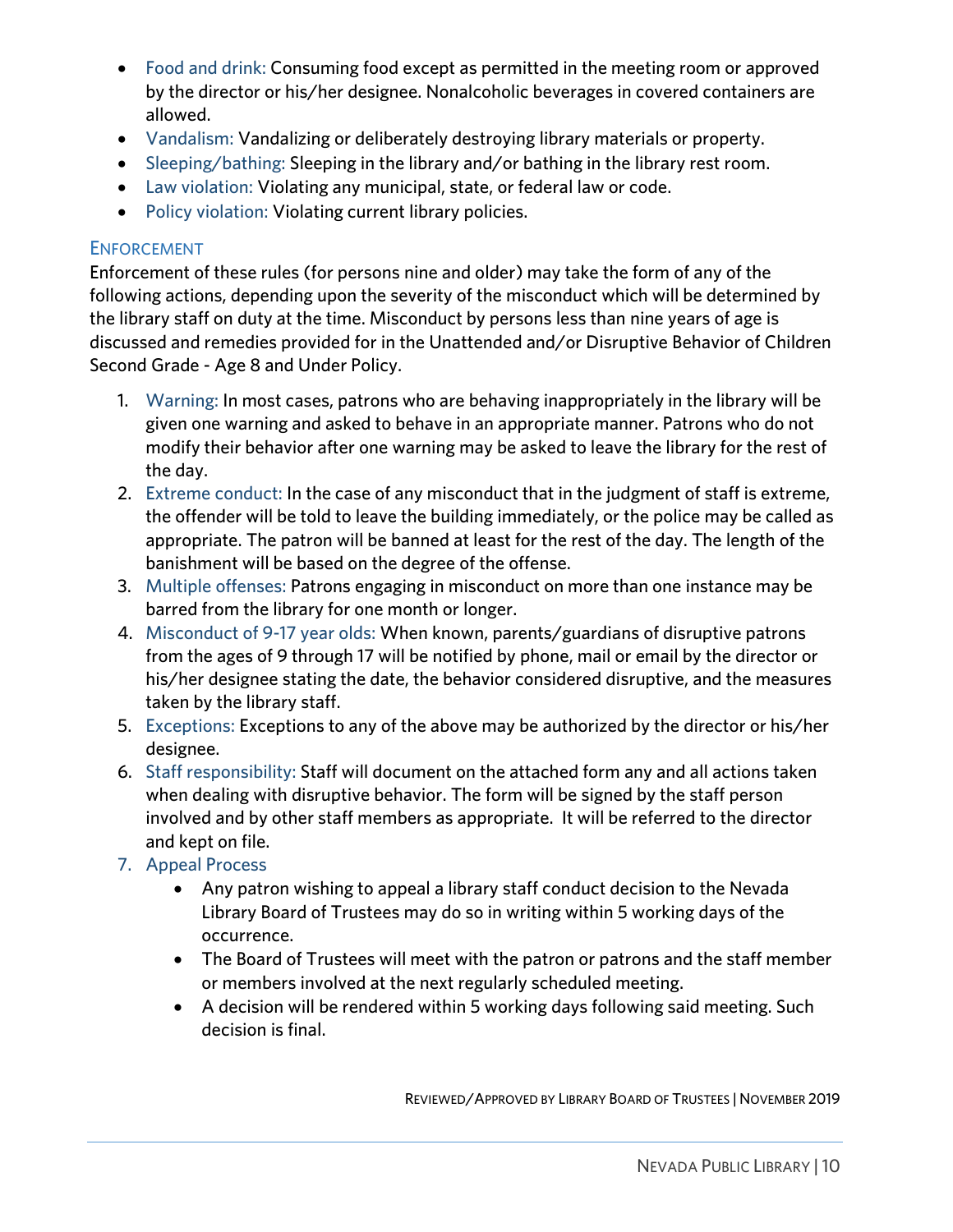# <span id="page-10-0"></span>UNATTENDED AND/OR DISRUPTIVE BEHAVIOR OF CHILDREN<br>SECOND GRADE/AGE EIGHT AND UNDER

In the interest of providing a safe, comfortable environment, the library recognizes the need to address the problems of unattended and/or disruptive children. This policy is to be implemented when a child's behavior demands attention. Parents or guardians are responsible for their child's behavior while the child is in the library. behavior while the child is in the library.

Preschoolers attending programs: Children attending preschool library programs should be the responsible person throughout the rest of this policy. The responsible person must remain in the building until the conclusion of the program.

the building until the conclusion of the program.

Responsible party: Responsible party must be at least age 11/5th grade.<br>Children grade 2/age eight and under not attending programs: Children 2nd grade and under not participating in a library program must be supervised and within sight of a responsible person at participating in a library program must be supervised and within sight of a responsible person at all times when they are in the library.

<span id="page-10-1"></span>UNATTENDED CHILDREN<br>If it is determined that a child is lost or left unattended, a staff member will try to identify and locate the responsible person. the responsible person.

- Staff Procedure<br>1. The staff member will walk through the library with the child.
	- 2. The staff member will page the child's responsible person using the child's name, the responsible person's name, or the child's physical description.
	- 3. If the responsible person is not found in the building, a staff member will stay with the child until the parent can be located by searching the library's records, phone book, etc. When the responsible person is located, he/she will be informed of the library policy and will be asked to either join the child at the library or to pick the child up immediately. If the responsible person is  $\frac{1}{2}$  is the component of  $\frac{1}{2}$  and  $\frac{1}{2}$  is picked to  $\frac{1}{2}$  in  $\frac{1}{2}$  is the responsible to come immediately. Or cannot be contacted library staff will call the nolice unable to come immediately or cannot be contacted, library staff will call the police.

<span id="page-10-2"></span>ATTENDED DISRUPTIVE CHILDREN<br>Definition: a child who is misbehaving or requires constant attention. The description of misconduct Definition a child who is misconducted who is constant attention. The description of misconduction in the distance of misconducted by the Conduct Policy. in the library is provided in the Conduct Policy.

- 1. The staff member will ask the child to correct the behavior.
- 2. If the disruptive behavior continues, a staff member should inform the responsible person.
- $\overline{2}$ . If that person refuses or is unable to correct the behavior the child and the responsible per  $\frac{1}{2}$  is understanded to correct the behavior, the child and the responsibility person responsible person is unable person in the responsible person in the responsibility of  $\frac{1}{2}$ will be asked to leave.

Exceptions: Exceptions to the above may be authorized by the library director or designee.<br>Documentation: Any action taken by a staff member responding to incidents of unattended or

disruptive children will be documented using the attached form. It will be signed by the staff person disruptive children will be documented using the attached form. It will be segmently the start person.<br>Involved and by any other staff member as annronriate and will be referred to the director and kent. involved and by any other staff member as appropriate and will be referred to the director and kept on file.

Appeal process: Reference the appeal process in the Conduct Policy.

REVIEWED/APPROVED BY LIBRARY BOARD OF TRUSTEES | DECEMBER 2019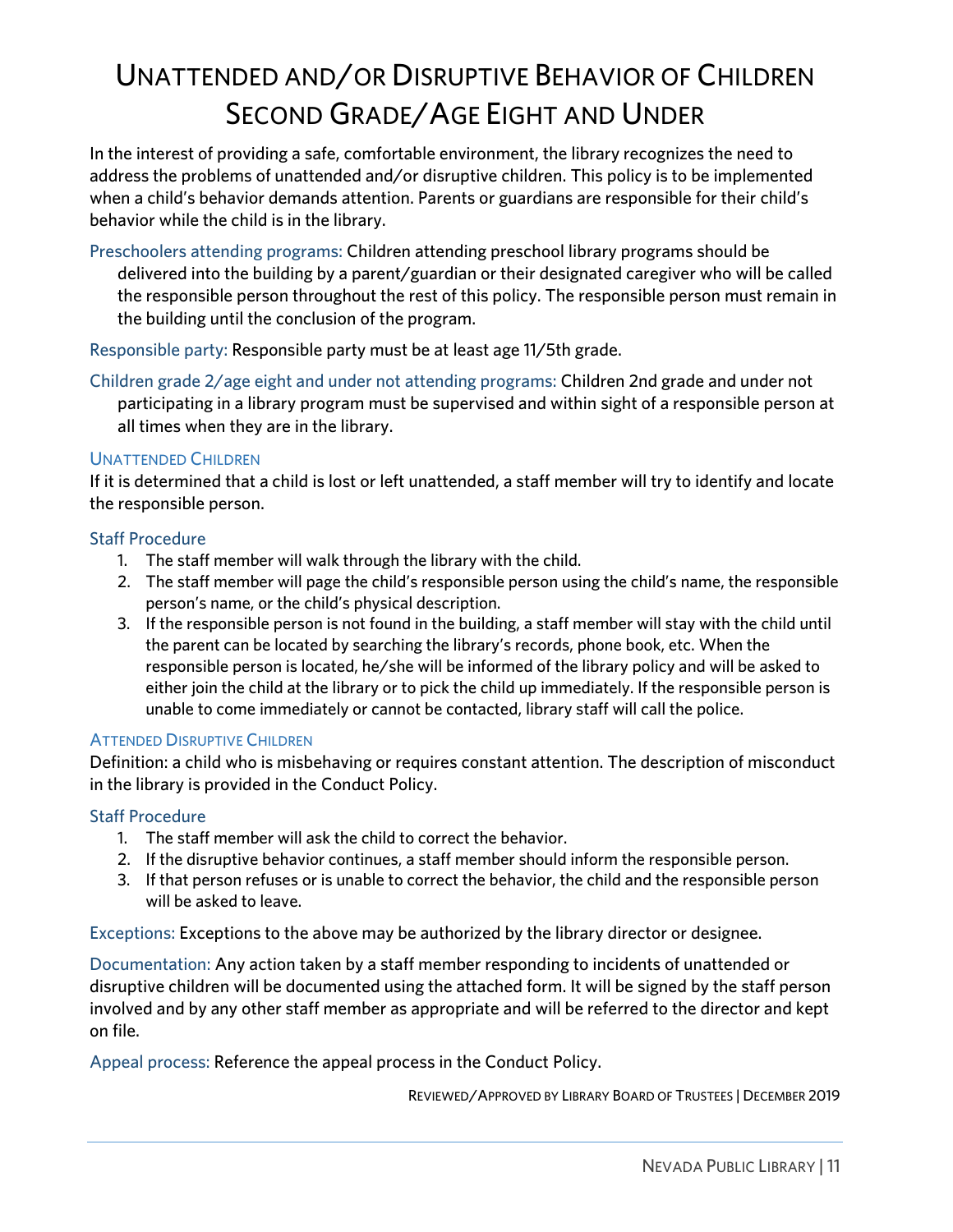### CONFIDENTIALITY POLICY CONFIDENTIALITY POLICY

### <span id="page-11-1"></span><span id="page-11-0"></span>**SECTION A: REFERENCES**

The confidentiality policy of the Nevada Public Library is based on the First and Fourth Amendments of the U.S. Constitution, the Iowa Code, and professional ethics. Amendments of the U.S. Constitution, the Iowa Code, and professional ethics.

### <span id="page-11-2"></span>**U.S. Constitution**

U.S. Constitution First Amendment: "Congress shall make no law . . . abridging the freedom of speech . . . ."

Fourth Amendment: "The right of the people to be secure in their persons, houses, papers, and<br>effects, against unreasonable searches and seizures, shall not be violated, and no Warrants shall issue, but upon probable cause, supported by Oath or affirmation, and particularly shall is upon probability that  $\frac{1}{2}$  is the cause of  $\frac{1}{2}$  in  $\frac{1}{2}$  is the cause of  $\frac{1}{2}$  is the cause of  $\frac{1}{2}$  is the cause of  $\frac{1}{2}$  is the particular in  $\frac{1}{2}$  is the cause of  $\frac{1}{2}$  is the describing the place to be searched, and the persons or things to be seized."

# <span id="page-11-3"></span>Code of Iowa 22.7 Examination of Public Records (Open Records)

The following public records shall be kept confidential, unless otherwise ordered by a court, by The following public records shall be kept confidential, unless otherwise ordered by a court, by a court, by a<br>the lawful custodian of the records or by another person duly authorized to release such the lawful custodian of the records, or by another person duly authorized to release such information: information:

13. The records of a library which, by themselves or when examined with other public<br>records, would reveal the identity of the library patron checking out or requesting an item or information from the library. The records shall be released to a criminal or juvenile justice agency only pursuant to an investigation of a particular person or organization suspected of committing a known crime. The records shall be released only upon a judicial determination that a rational connection exists between the requested release of information and a legitimate end and that the need for the information is cogent and compelling. legitimate end and that the need for the information is cogent and compelling.

18. Communications not required by law, rule, procedure, or contact that are made to a<br>government body or to any of its employees by identified persons outside of government, to the extent that the government body receiving those communications from such persons  $t_{\text{total}}$  of  $t_{\text{total}}$  that the government body if they were available for general public examination outside of government body if they were available for general public examination.

<span id="page-11-4"></span>Code of Ethics of the American Library Association<br>Professional Ethics: "We protect each library user's right to privacy and confidentiality with Professional Ethics: "We provide the protect of the protect each library user of the protect to information cought or received and recources conculted borrowed acquired or respect to information sought or received and resources consulted, borrowed, acquired, or transmitted."

<span id="page-11-5"></span>SECTION B: CONFIDENTIALITY POLICY<br>Confidentiality is essential to protect the exercise of First and Fourth Amendment rights. In accordance with First and Fourth Amendments of the U.S. Constitution, the Iowa Code, and professional ethics, the Board of Trustees of the Nevada Public Library respects the privacy of  $\rho$  professional experimental ethics, the Board of Trustees of the Nevada Public Library respectively. users and recognizes its responsibility to protect their privacy.

• The library will not reveal the identities of individual users nor reveal the information sources or services they consult unless required by law. Confidentiality extends to information sought or received and materials consulted, borrowed, or acquired. confidentiality includes database search records reference interviews, compute Confidentiality includes database search records, reference interviews, computer use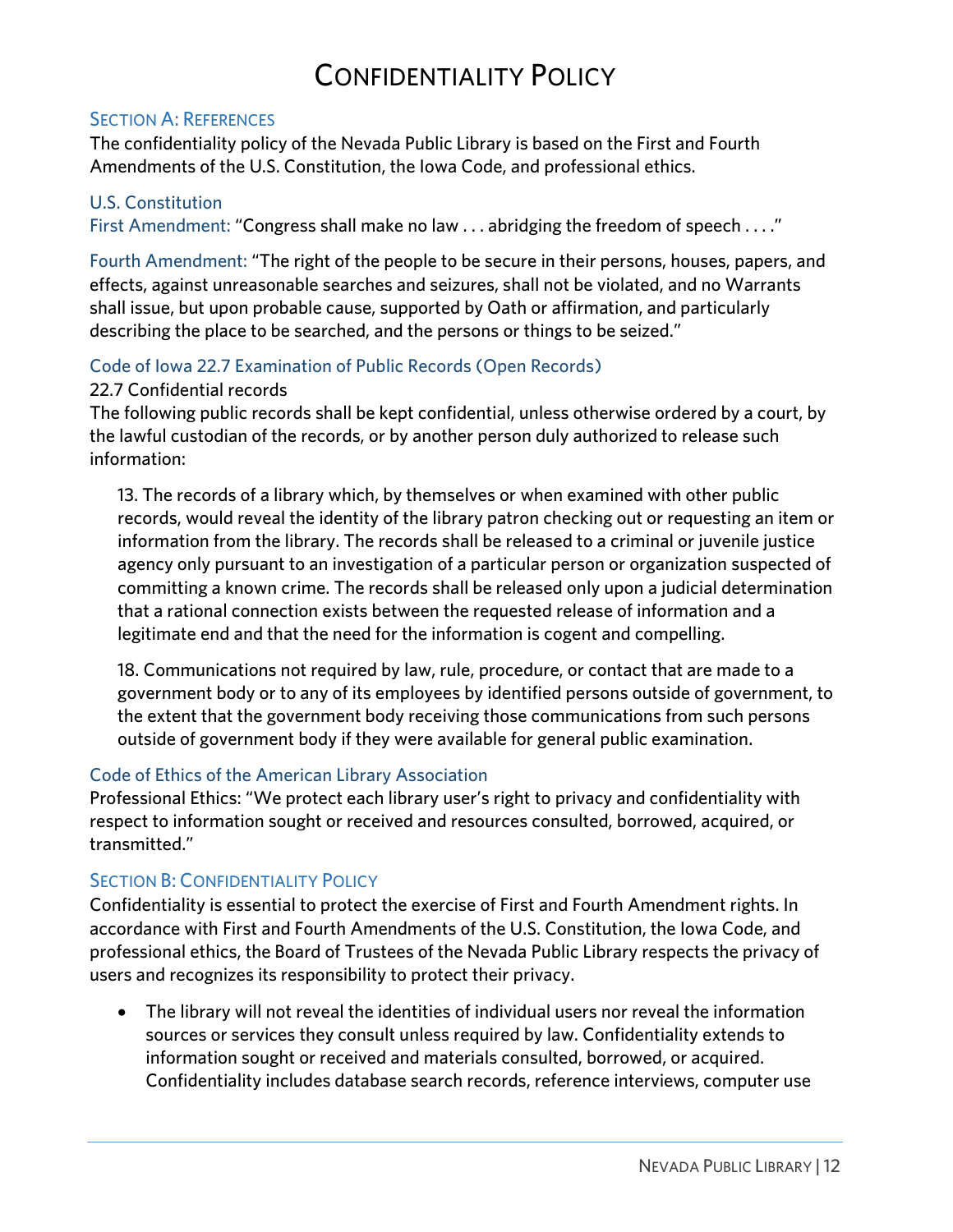records, and all other personally identifiable uses of library materials, facilities, or

- All borrowers regardless of age are treated equally. Parents may be told how many items<br>are checked out to their minor children and when they are due, but may not be told the are checked out to their minor children and when they are due, but may not be told the titles of the items. This information may only be released to the person who has borrowed the items.
- The library will hold confidential the names of cardholders and their registration information and not provide access for private public, or commercial use
- The lawful custodian of the records is the director of the library.<br>• The library will not release registration, circulation, or other records proto
- The library will not release registration, circulation, or other records protected under the lowa Code unless it is required by law to release the information. Circumstances which may require the library to release the information include the following:
	- a. A criminal or juvenile justice agency is seeking the information of a particular person or organization suspected of committing a known crime AND the criminal or juvenile justice agency presents the library director with a court order demonstrating that there has been a judicial determination that a rational connection exists between the requested release of information and a legitimate end, and the need for the information is cogent and compelling.
	- b. The library receives a warrant for the information issued under the USA Patriot Act (which includes amendments to the Foreign Intelligence Surveillance Act and the Electronic Communications Privacy Act).
	- c. The library receives a National Security Letter seeking the information pursuant to the USA Patriot Act.
	- d. The library receives a valid court order requiring the library to release registration, circulation or other records protected under the lowa Code and the information is not sought in conjunction with a criminal or juvenile justice investigation.
	- e. See Staff Directive portion of this document for procedures and samples of e. See Staff Directive portion of this document for procedures and samples of the procedure for procedures and  $\alpha$ warrants, subpoening and national Security Letter, etc. Act was also and National Security Letter, etc.

REVIEWED/APPROVED BY LIBRARY BOARD OF TRUSTEES | FEBRUARY 2019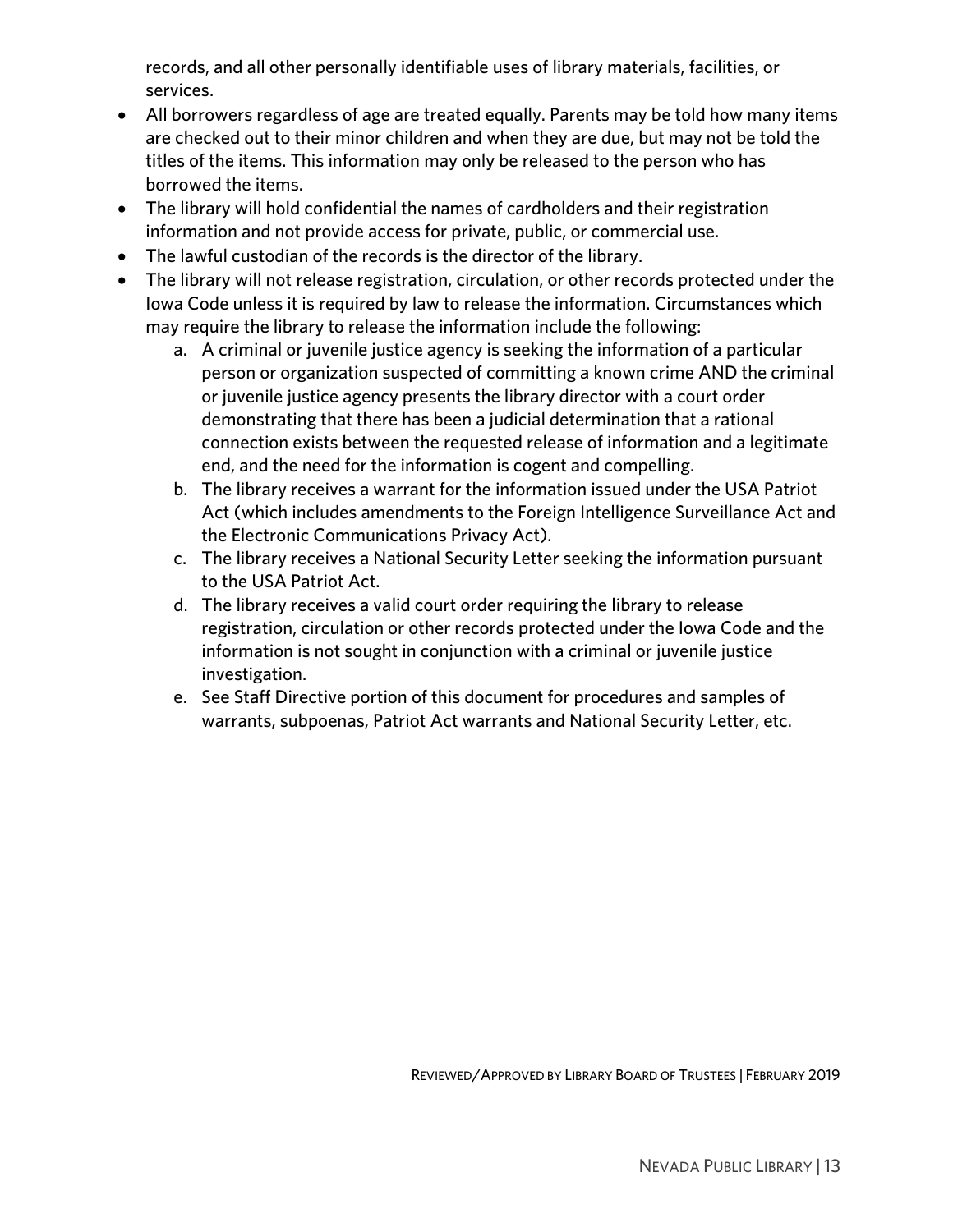<span id="page-13-0"></span>INTERNET/WIRELESS USE POLICY<br>This policy applies to all users of the Nevada Public Library computers or networks. If patrons This policy applies to all users of the Nevada Public Library computers of the Nevada Public Library computers or networks. If paying the Nevada Public Library computers or networks. If  $\frac{1}{2}$ have any questions about the policy or what it means, they may contact a library staff member.<br>for more information for more information.

The mission of the Nevada Public Library is to provide access to information and services to promote enlightened citizenship, enrich personal lives, and encourage lifelong learning. It is promote enlightened citizenship entity and the contract personal lives of the literature of the literature of the literature lives of the literature literature in the literature of the literature literature in the literatu within this context that the Nevada Public Library offers access to the Internet equally to all<br>library users  $\overline{\phantom{a}}$ 

The internet offers access to many valuable local, national, and international sources of inaccurate, outdated, or personally offensive. The Nevada Public Library does not limit access to materials. However, library computers are located in public areas that are shared by library users of all ages, backgrounds, and values. Library staff requests that computer users remain users of all ages, backgrounds, and values. Library staff requests that computer users remain.<br>consitive to the fact that they are occupying a public environment shared by others. sensitive to the fact that they are occupying a public environment shared by others.

The Nevada Public Library does not monitor and has no control over the information accessed<br>through the internet and cannot be held responsible for its content. Certain information is not free, and patrons are responsible for any fees incurred. The library cannot guarantee confidentiality over the internet. Patrons entering personal information, such as credit card experience internet. Patrons enter the internet cardinal internet. Patrons entering personal information, such as contained to the internet cardinal internet cardinal internet cardinal internet cardinal internet cardinal i numbers, or social security numbers, do so at their own risk.

<span id="page-13-1"></span>LEGAL CONSIDERATIONS<br>Patrons will not use library equipment or connections (Wi-Fi) for illegal or criminal purposes, including but not limited to: including but not limited to:

- Violation of Iowa State law, which makes it illegal to download or purvey child pornography, purvey pornography to children or commit fraudulent acts using the
- Violation of U.S. copyright law (title 17, U.S. Code) which prohibits the unauthorized<br>reproduction of copyright materials, except as permitted by the principles of "fair use
- $\bullet$  Library workstations are not to be used to gain unauthorized access to the library's or any other organization's network or computer system.

- <span id="page-13-2"></span>• Patrons use library computers or wireless network at their own risk.
	- Parents or guardians, not the library or its staff, are responsible for the internet information selected and/or accessed by their children. Parents and only parents may restrict their children from access to internet resources accessible through the library. Parents are advised to supervise their children's internet sessions.
	- Nevada Public Library is not responsible or liable for any damage to personal devices.<br>
	that may occur from patron use of library computers or wireless network.
	- The library staff is able to provide only limited technical assistance.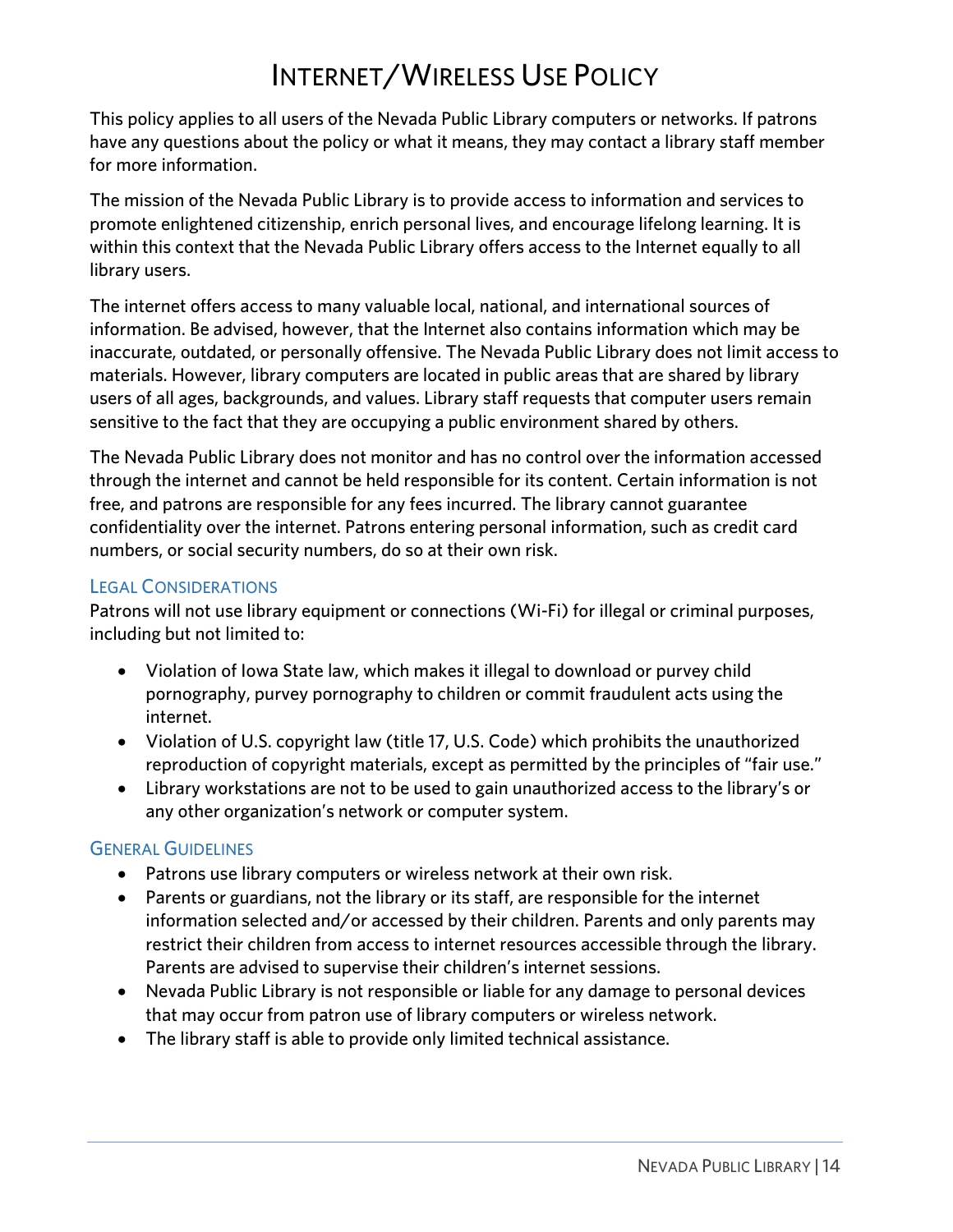- Disruption of library services, inappropriate library behavior, or misuse of equipment/network may result in suspension from internet/wireless use. (See Conduct
- Patrons are not permitted to unplug any library equipment in order to plug in their<br>nersonal equipment
- Any files saved on the library's computers will be erased when the computer is shut<br>down or restarted. Patrons are advised to save items to a portable drive (such as LIS down or restarted. Patrons are advised to save items to a portable drive (such as USB) or email documents to themselves for access at other times.
- Patrons may only connect headphones and storage devices to library equipment.<br>• Patrons may not install their own software or any additional programs onto the li
- Patrons may not install their own software or any additional programs onto the library's computers.

- <span id="page-14-0"></span>• All patrons who use the library computers acknowledge that they have read and<br>understand the Internet/Wireless Lise Policy posted at each computer
	- The library has laptop computers available to patrons 18 and older. (See Laptop Policy.)
	- Internet use/printing will be accessible during regular library hours up to 15 minutes prior to closing.
	- Internet computers may be reserved in person or by phone for the current day only.<br>• Patrons may reserve the internet computers up to 1 hour per day. Patrons may cent
	- Patrons may reserve the internet computers up to 1 hour per day. Patrons may continue using the computer after their hour has expired as long as no one is waiting.
	- **Patrons must check in at the main desk before using computers.**<br>
	All proper than 2 persons per computer
	- No more than 2 persons per computer.
	- Patrons will be charged regular printing costs beginning with the first page printed. Black and white at \$0.20 per page and color at \$.30 per page.

- <span id="page-14-1"></span> $\bullet$  The library does not offer printing through the wireless network.
	- The library will not guarantee wireless access or its security.
	- The library does not provide any physical connectivity other than electrical outlets.
	- Information downloaded from the internet may contain a virus and users are cautioned to have virus‐checking software on their computers. The library is not responsible for damage to a user's storage media or computer for any loss of data, damage, or liability that may occur from an individual's use of the library's internet and/or computer services.

REVIEWED/APPROVED BY LIBRARY BOARD OF TRUSTEES |JUNE 2018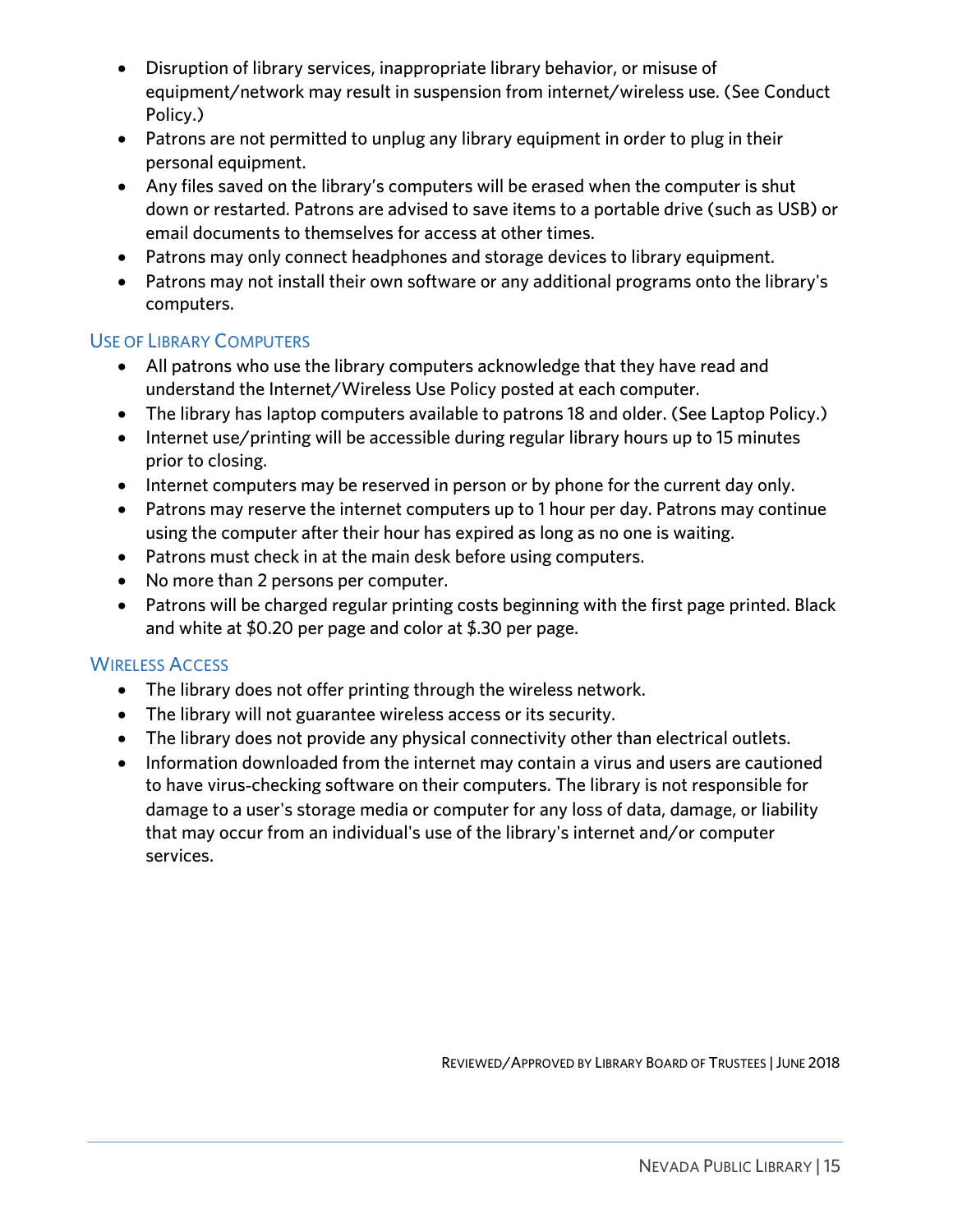# LAPTOP POLICY & USE AGREEMENT

<span id="page-15-0"></span>LAPTOP POLICY POLICY POLICY AGREEMENT.<br>His for individuals using library away diaments. This policy/agreement is for individuals using library owned laptops.

- I am at least 18 years old and have a Nevada Public Library card in good standing. I will deposit my state issued ID at the desk while I have the laptop.
- I am aware that library personnel are not responsible for teaching me how to use the laptop.
- I accept responsibility for:<br>  $\overline{a}$  The security of the
	- $\circ$  The security of the laptop while I have it checked out.
	- $\circ$  Any repair or replacement costs for damaged or lost items, including the laptop, incurred while the laptop is checked out to me.
- I understand that the laptop will be checked out for three (3) hours per day. I will return<br>the laptop to the main desk when my time is up or at least 30 minutes before the library the laptop to the main desk when my time is up or at least 30 minutes before the library<br>closes whichever is first. I may continue using the laptop after my time has expired as long as no one is waiting.
- $\bullet$  I understand that I may lose laptop privileges for behavior including, but not limited to:
	- <sup>o</sup> Leaving the laptop unattended
	- $\circ$  Causing damage to the laptop
	- <sup>o</sup> Attempting to circumvent any security or protective measures
	- <sup>o</sup> Altering any software or configuration of the laptop
	- $\circ$  Allowing anyone else to use the laptop while it is checked out to me
	- <sup>o</sup> Other behavior at the director or designee's discretion
- I will not remove the laptop from the building.
- I understand that the library is not responsible for any damage or loss of data to my personal storage devices or personal laptops incurred in the use of the library's
- This is a public use laptop; there is no guarantee of security. The laptop is restarted after<br>each use and all data saved will be removed
- I have read and will follow the Internet/Wireless Use Policy.

My signature below indicates that I have read the above and agree to the terms of use. My<br>signature also states that I am responsible for the care and custody of the laptop that I have checked out from the Nevada Public Library. checked out from the Nevada Public Library.

|                                                  | Date: ________________                                       |
|--------------------------------------------------|--------------------------------------------------------------|
|                                                  |                                                              |
| Office use only:<br>Barcode #: _________________ | Date: __________________ Initials: _______________           |
|                                                  | REVIEWED/APPROVED BY LIBRARY BOARD OF TRUSTEES   AUGUST 2018 |
|                                                  | $N$ $N$ $(1000C)$                                            |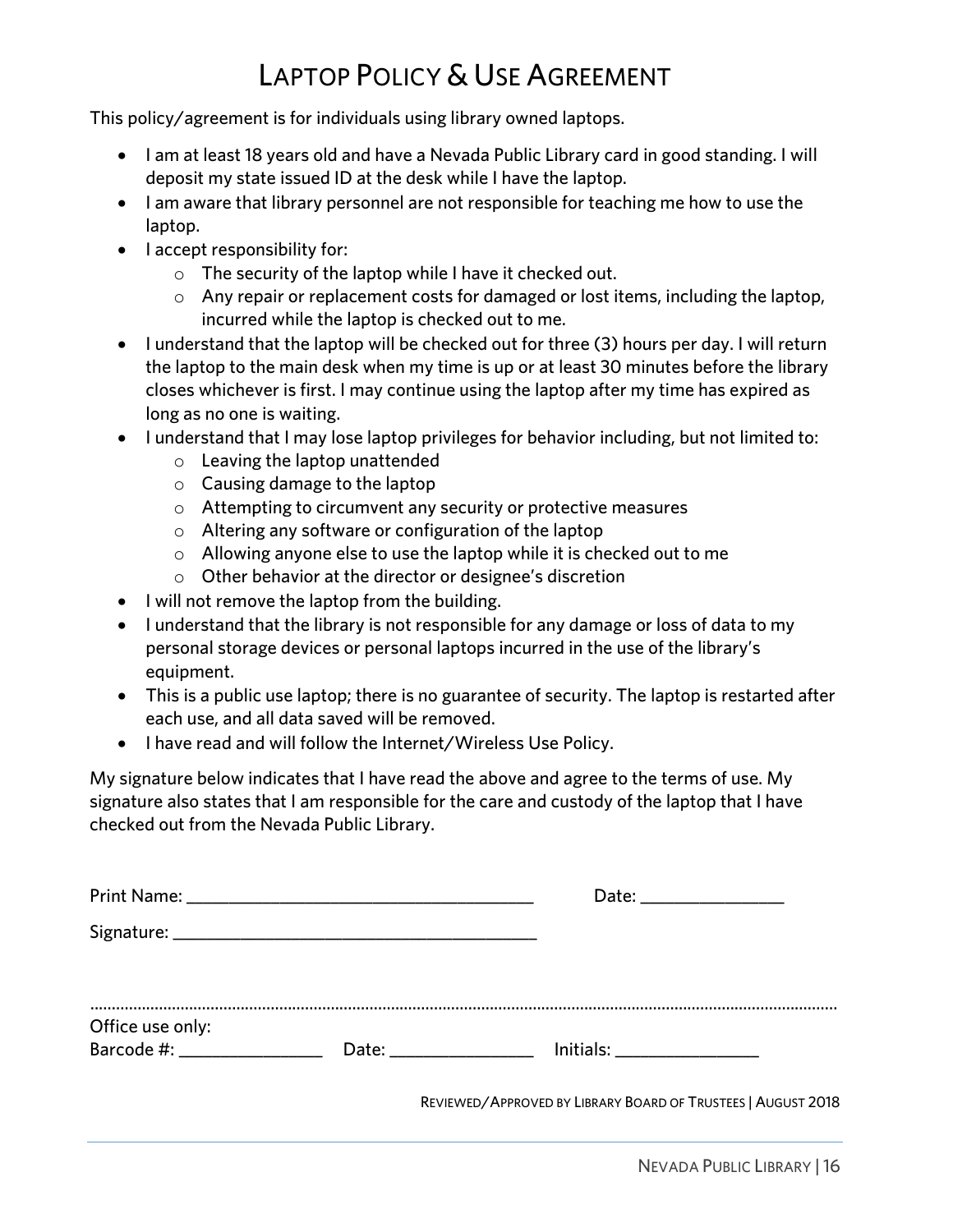# HOTSPOT USE POLICY

<span id="page-16-0"></span>In an effort to increase digital access to all residents, mobile hotspots are available to borrow from the Nevada Public Library. from the Nevada Public Library.

Patrons wishing to check out a mobile hotspot must have a valid Nevada Public Library account County. Mobile hotspots check out for 7 days at a time with no renewals. Only one hotspot per library card is allowed. The first time a hotspot is checked out and every 6 months thereafter, the borrowing patron must sign the library's Hotspot Borrowing Agreement. Upon checkout, library staff will confirm, in the presence of the borrowing patron, that all items are present in library staff will commun, in the presence of the borrowing patron, that all items are present in .<br>the hotenot kit the hotspot kit.

Fines will accrue at the rate of \$2.00 per day with a maximum of \$10.00 in fines per mobile hotspot. The replacement cost for a lost or damaged hotspot is subject to provider's replacement cost (\$100-\$200). There may also be a separate charge for lost or damaged hotspot accessories (protective case and/or charging cord, subject to replacement costs each). hotspot accessories (protective case and/or charging cord, subject to replacement costs each).

Service to mobile hotspots will automatically be turned off by the library once the item is one<br>day overdue. Patron accounts are subject to suspension of borrowing privileges as outlined in the library's Circulation Policy. the library's Circulation Policy.

Mobile hotspot service is provided by Verizon. Internet service relies on cell tower technology personal information shared over the internet or for information or websites accessed. The library is not responsible for any liability, damages, or expense resulting from the use of the library is not responsible for any liability, damages, or expense resulting from the use of the hotspot.

Library hotspots are not filtered. Parents or guardians, not the library or its staff, are responsible  $f(x)$  for the internet  $f(x)$  is the internet  $f(x)$  or a constant  $f(x)$  and  $f(x)$  are advised to  $f(x)$  are advised to  $f(x)$  and  $f(x)$  are advised to  $f(x)$  are advised to  $f(x)$  and  $f(x)$  are advised to  $f(x)$  are advised to supervise their children's internet sessions when borrowing library hotspots.

By borrowing and initiating use of the library's hotspot, the user agrees to abide by the library's<br>policies and rules, and agrees to hold the library and its agents harmless from any and all claims, losses, damages, obligations, or liabilities, directly or indirectly, relating to the use of the library's hotspot and internet access provided by the library. Deliberate altering of any files or modifying the configuration of library-owned equipment is strictly prohibited. modifying the configuration of library-owned equipment is strictly prohibited.

APPROVED BY LIBRARY BOARD OF TRUSTEES | OCTOBER 2020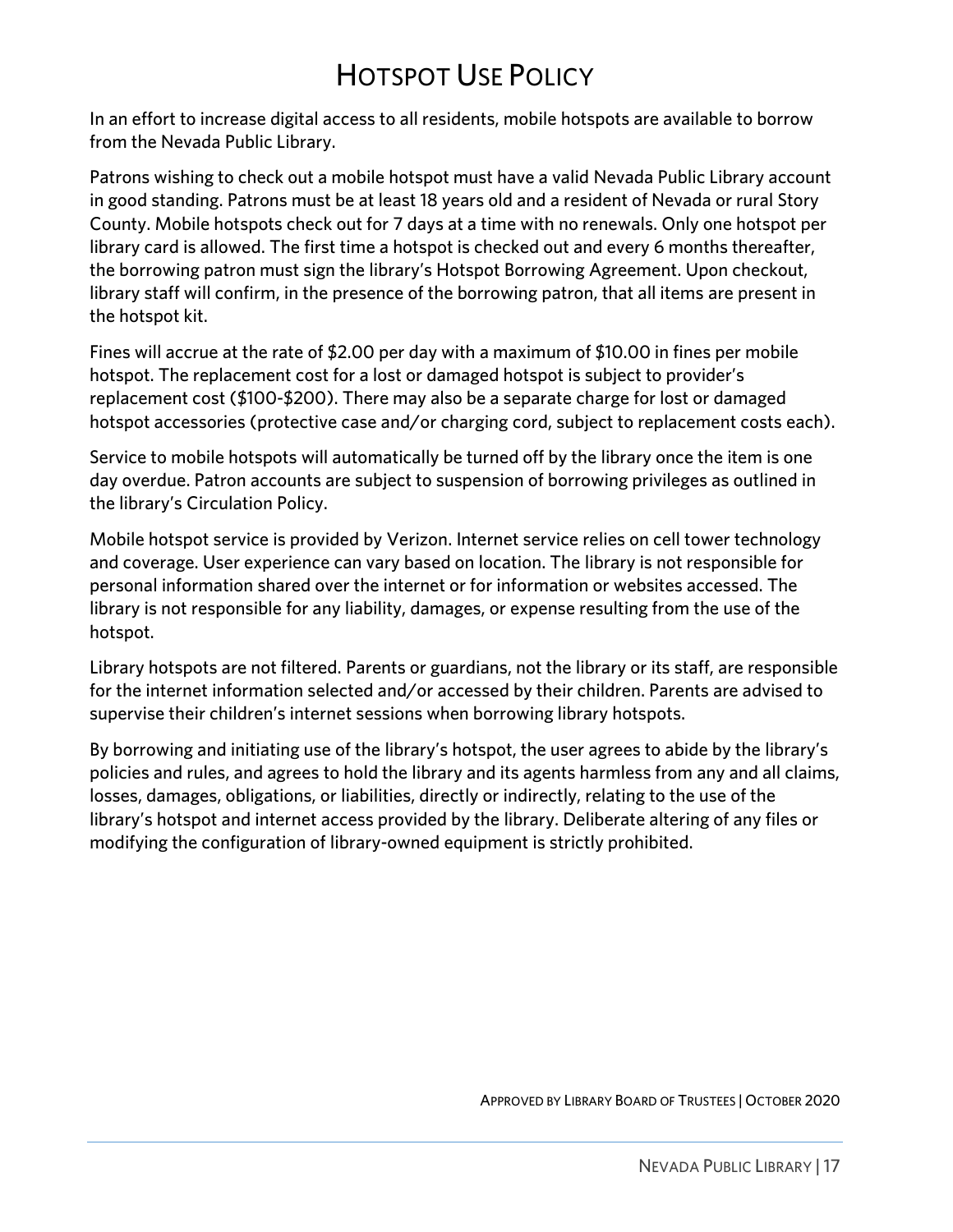# **MEETING ROOM POLICY**

<span id="page-17-0"></span>When not in use for library-sponsored activities, the Nevada Public Library welcomes public use of the Library's meeting room. Use of the meeting room does not constitute library endorsement of the Library's meeting room. Use of the meeting room does not constitute library endorsement.<br>of the viewpoints expressed by participants in the program of the viewpoints expressed by participants in the program.

### Hours Available

Daily from 6:00am - 11:00pm  $\mathcal{L}$  and  $\mathcal{L}$  from 6:00 cm  $\mathcal{L}$  = 11:00 pm

### **After Hours**

 $M$ eatings he Meetings held before or after regular library hours include the following additional stipulations:

- Person responsible for the reservation may pick up key no earlier than 2 days prior to the
- A key deposit of \$10 must be made at the time the key is picked up.<br>A The \$10 key deposit will be returned when the key is returned (i.e. r
- The \$10 key deposit will be returned when the key is returned (i.e. placed in one of the library drop boxes or returned to staff during library open hours).

- Types of Meetings<br>
 Use is restricted to a single meeting or a brief series of meetings.<br>
 To ancourage equitable and diverse use of the Meeting Boom, re
	- To encourage equitable and diverse use of the Meeting Room, regularly scheduled meetings may be granted at the discretion of the library director or designee.
	- All meetings held at the library must be free of charge. Normal collection of dues or memberships during meetings will be permitted. Direct selling or soliciting is not memberships during meetings will be permitted. Direct selling or soliciting is not
	- Individuals reserving the room may cancel the reservation at any time.
	- The library reserves the right to cancel or relocate a meeting if circumstances warrant.

- Reservation requests are accepted on a first come basis.
	- Requests can be made in person, by email, or by phone.
	- Requests can be made up to 12 months in advance.

### **Fees**

- There is no meeting room fee for nonprofit and organized community groups.
	- All others will be pay a \$10 fee per hour payable at the time the reservation is made, unless other arrangements have been made.
	- Users making reservations by phone or email will be granted up to 3 days to pay their
	- Groups may be charged for labor and materials to cover the cost of damages or if
	- $\bullet$  Fees may be forfeited if the group does not show up for a scheduled event.
	- Fees will be refunded for cancellations made prior to the scheduled event.

• The user is responsible for set-up and cleanup.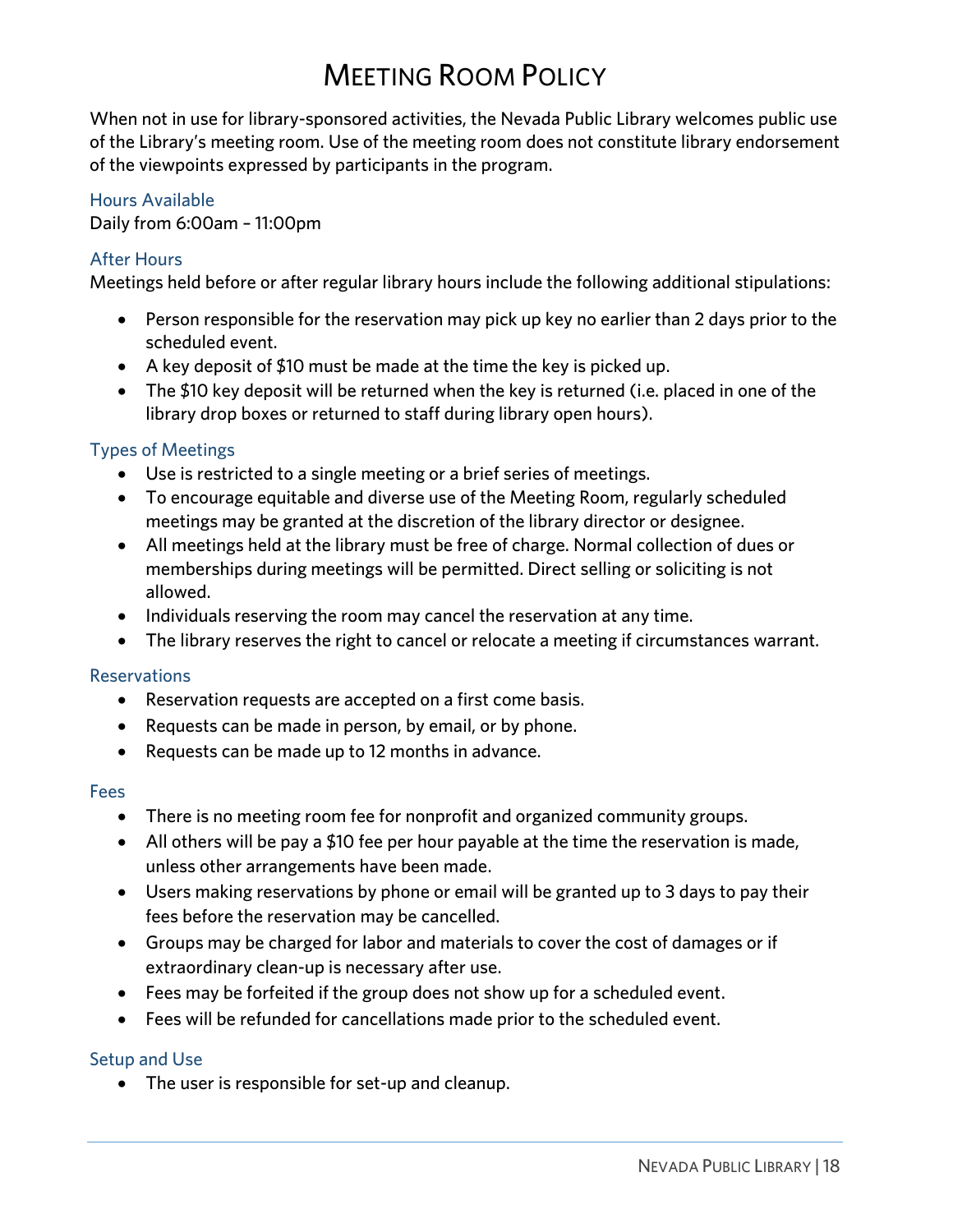- User is responsible for securing the building if it is outside of regular library hours.
- Library furnishings may not be removed from the meeting room without approval from
- The room is equipped with 24 rectangular tables 30" by 60" and 100 chairs.
- Restroom access is available.
- No hazardous materials, such as candles, are permitted.
- Alcohol, tobacco, or excessive noise is not permitted on library premises.
- Nothing may be hung or attached to walls, doors, ceiling or windows.
- No group shall use the library as its mailing address.

### **Refreshments**

- A limited kitchenette consisting of a sink, microwave, refrigerator, coffee maker, and<br>
counter with outlets is available for serving refreshments
	- Groups must provide coffee, dishes, tea towels, utensils, and/or other kitchen
	- No liquids that could stain the carpet are allowed, such as those containing red or orange
	- Food is not allowed in the main part of the library.

- Availability of equipment must be confirmed when making reservation.
	- <sup>o</sup> DVD player
	- <sup>o</sup> Overhead projector
	- <sup>o</sup> Lectern
	- <sup>o</sup> Wireless internet access
	- <sup>o</sup> Ceiling mounted projector
	- <sup>o</sup> Ceiling mounted screen
	- <sup>o</sup> Connections for laptops

Suspension of Use<br>Extreme or continued violation of these policies, or any other library policy, may result in the suspension and/or cancellation of user's Meeting Room privileges at any time. Such decisions suspension and/or cancellation of user is meeting recent privileges at any time. Such decisions<br>will be at the discretion of the library director or decisione will be at the discretion of the library director of the library director of the library director of the library director of the library director of the library director of the library director of the library director of t

Disclaimer<br>In consideration of the library's granting permission to use the facility, the users promise, covenant, and agree to hold the Nevada Public Library and the City of Nevada, its officers and employees harmless, and to indemnify them against any claims of loss of property or personal employees harmless, and to indemnity them against any claims of loss of property of personal<br>injuries resulting from or arising out of the activities to be held and conducted by the users on injuries resulting from or arising out of the activities to be held and conducted by the users on the premises.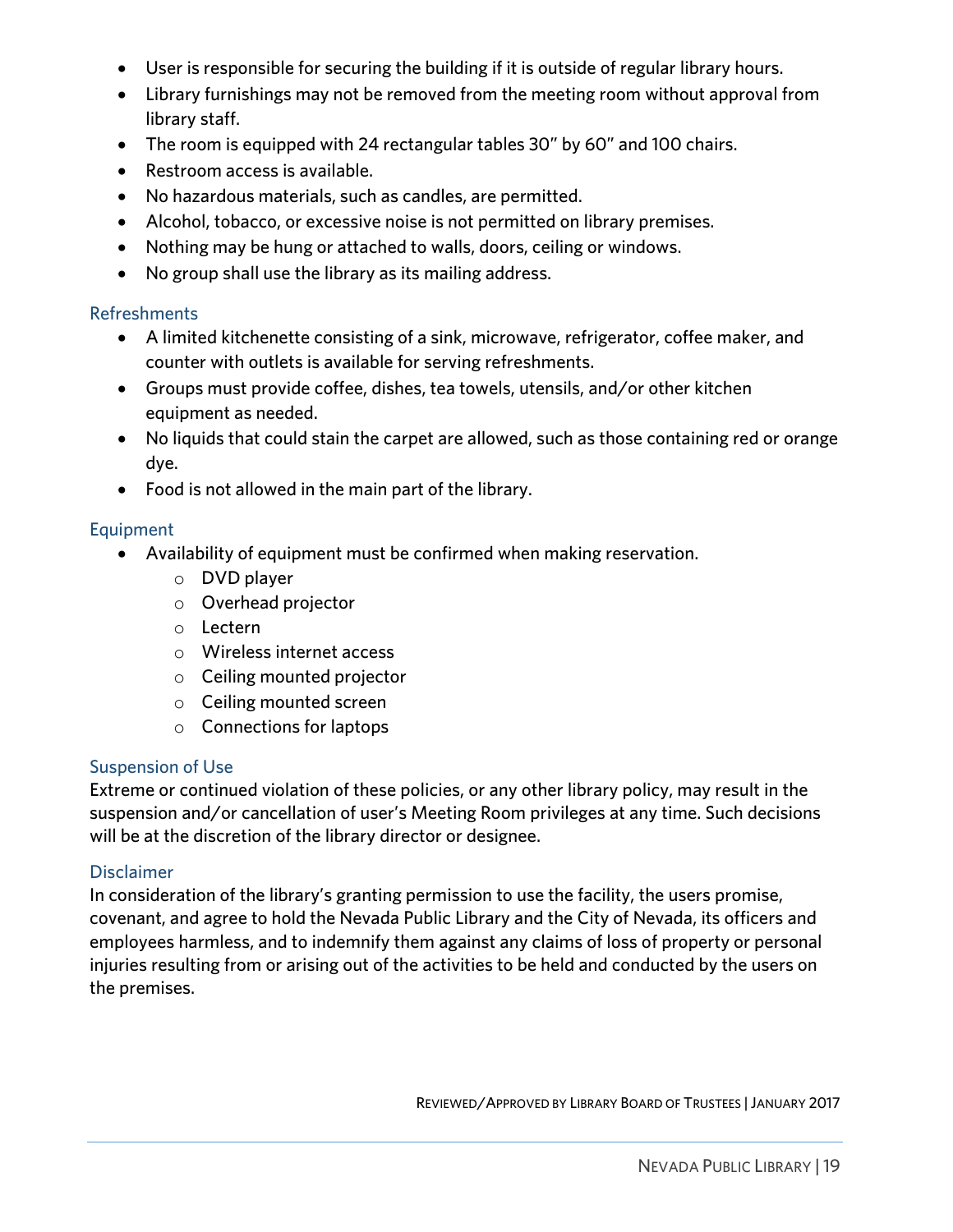# **STUDY ROOMS**

<span id="page-19-0"></span>The Nevada Public Library provides four study rooms for public use free of charge. These study rooms are available for groups or individuals. Two study rooms can accommodate four people and two of the rooms can accommodate six people. and two of the rooms can accommodate six people.

- Individuals must be age 11/5th grade or older to sign up for the study rooms.<br>Commercial and for profit erganizations may use the rooms: direct selling or
	- Commercial and for profit organizations may use the rooms; direct selling or soliciting is not allowed.
	- A library card is required to check out a study room. If an individual does not have a card,<br>they must fill out a visitor form and show a photo ID they must fill out a visitor form and show a photo ID

- One of the 4 person rooms will be available on a first come first serve basis. The rest may be<br>reserved in advance
	- Rooms may be reserved up to two weeks in advance.
	- Rooms may be reserved for up to two hours per day.
	- Rooms will be held no longer than 15 minutes past the time reserved.

- All library policies will be in effect in the study rooms including the Conduct Policy.<br>• No food is allowed in the study rooms
	- No food is allowed in the study rooms.
	- Liquids (nonalcoholic only) must be in containers with lids.
	- Rooms are to be left in the same condition as they were found.
	- No materials may be pinned, taped, or otherwise affixed to the wall, tables, doors, floors,
	- The individual checking out the room is responsible for reimbursement of any costs incurred if the room is damaged if repairs are made due to use or if the key is lost
	- Possessions left in the study room will be considered lost and will be placed in the lost and found.
	- There is no guarantee of quiet.
	- Staff has discretionary authority to remove users from study rooms should behavior be inconsistent with the room's purpose and /or is disruptive to others.
	- Study rooms will be locked when not in use.<br>• Pespensible individuals that are under 18 years of age will list all indi-
	- Responsible individuals that are under 18 years of age will list all individuals who will be in the study room and let the staff know of any changes.

### **Hours Available**

- Study rooms are available during regular library open hours.
	- Study rooms will be vacated no later than 15 minutes before the library closes.

- Tables and chairs are provided in the study rooms.
	- Electrical outlets and Wi-Fi are available in each study room.

# Library staff have discretion and are the final arbiters in the use of the study rooms.<br>REVIEWED/APPROVED BY LIBRARY BOARD OF TRUSTEES | JUNE 2019

REVIEWED/APPROVED BY LIBRARY BOARD OF TRUSTEES |JUNE 2019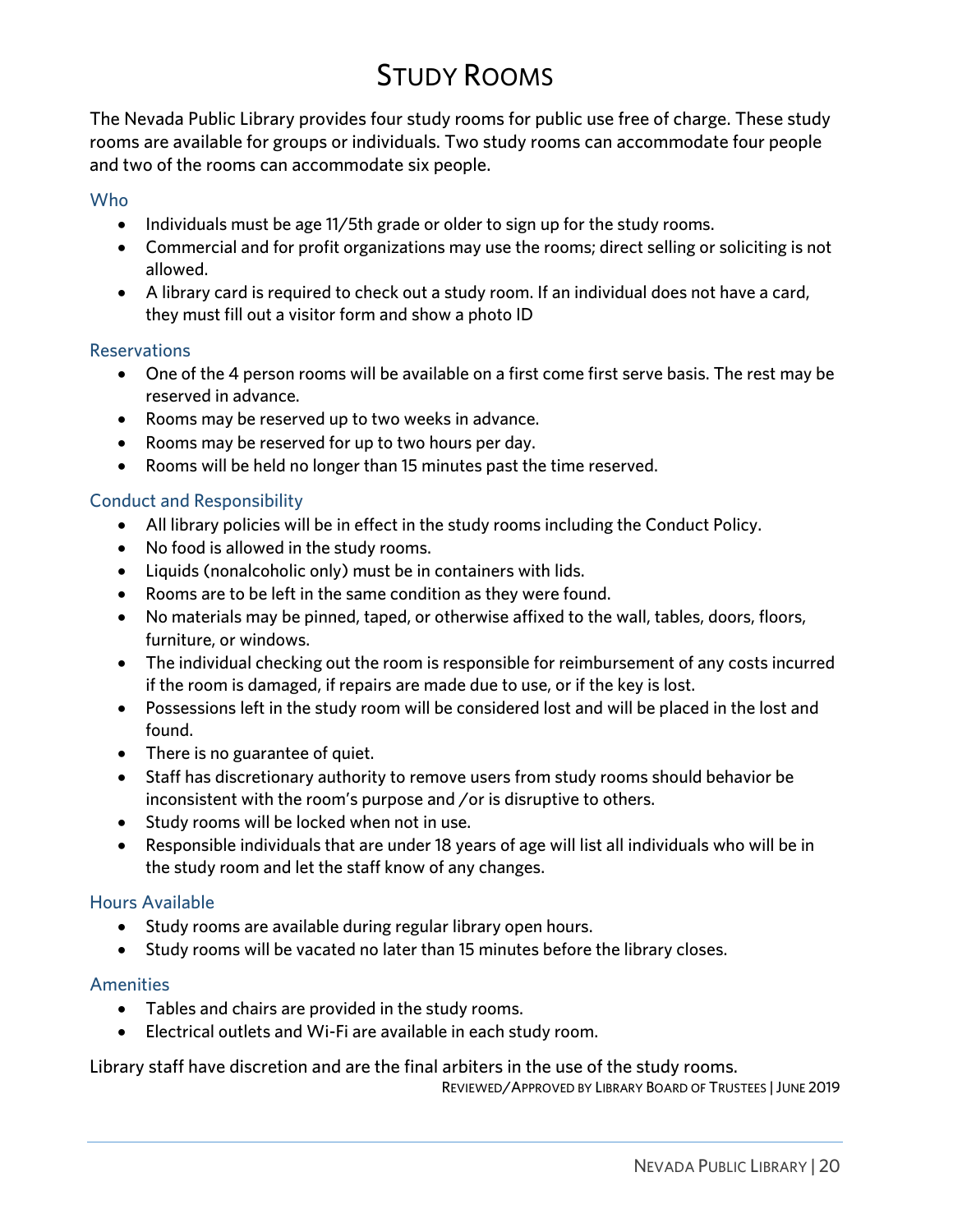## **STORAGE POLICY**

<span id="page-20-0"></span>The Nevada Library has limited storage available in the basement of the building for community organizations. The space is available on a first-come, first-served basis. organizations. The space is available on a first-come, first-served basis.

A Storage Agreement must be signed by the organization and the library and renewed annually in December.

For \$5.00 each, the organization will be provided with a closed, labeled, storage container.<br>Library staff will provide access to the container(s) during regular library hours, and only to the officers or individuals listed on the Storage Agreement. Permission for other individuals may be granted by individuals on the list. granted by individuals on the list.

Permission to use the basement storage area does not imply the Library's endorsement of any<br>organization using the storage facilities. organization using the storage facilities.

In consideration of the library's granting storage permission, the users promise, covenant, and<br>agree to hold the library and the City of Nevada, its officers and employees harmless and to indemnify them against any claims for loss of property or personal injuries resulting from or  $\frac{1}{2}$  in the magnetic order  $\frac{1}{2}$  in  $\frac{1}{2}$  in  $\frac{1}{2}$  in  $\frac{1}{2}$  in  $\frac{1}{2}$  in  $\frac{1}{2}$  in  $\frac{1}{2}$  in  $\frac{1}{2}$  in  $\frac{1}{2}$  in  $\frac{1}{2}$  in  $\frac{1}{2}$  in  $\frac{1}{2}$  in  $\frac{1}{2}$  in  $\frac{1}{2}$  in  $\frac{1}{2$ arising out of the storage of materials on the library premises.

 $\frac{1}{\sqrt{2}}$  when the box  $\frac{1}{\sqrt{2}}$  become the property of the Nevada Public Library after two vears the contents of the box(es) become the property of the Nevada Public Library after two years.

Either the Nevada Public Library or the organization may void the Storage Agreement with 30 days written notice.

REVIEWED/APPROVED BY LIBRARY BOARD OF TRUSTEES |JANUARY 2020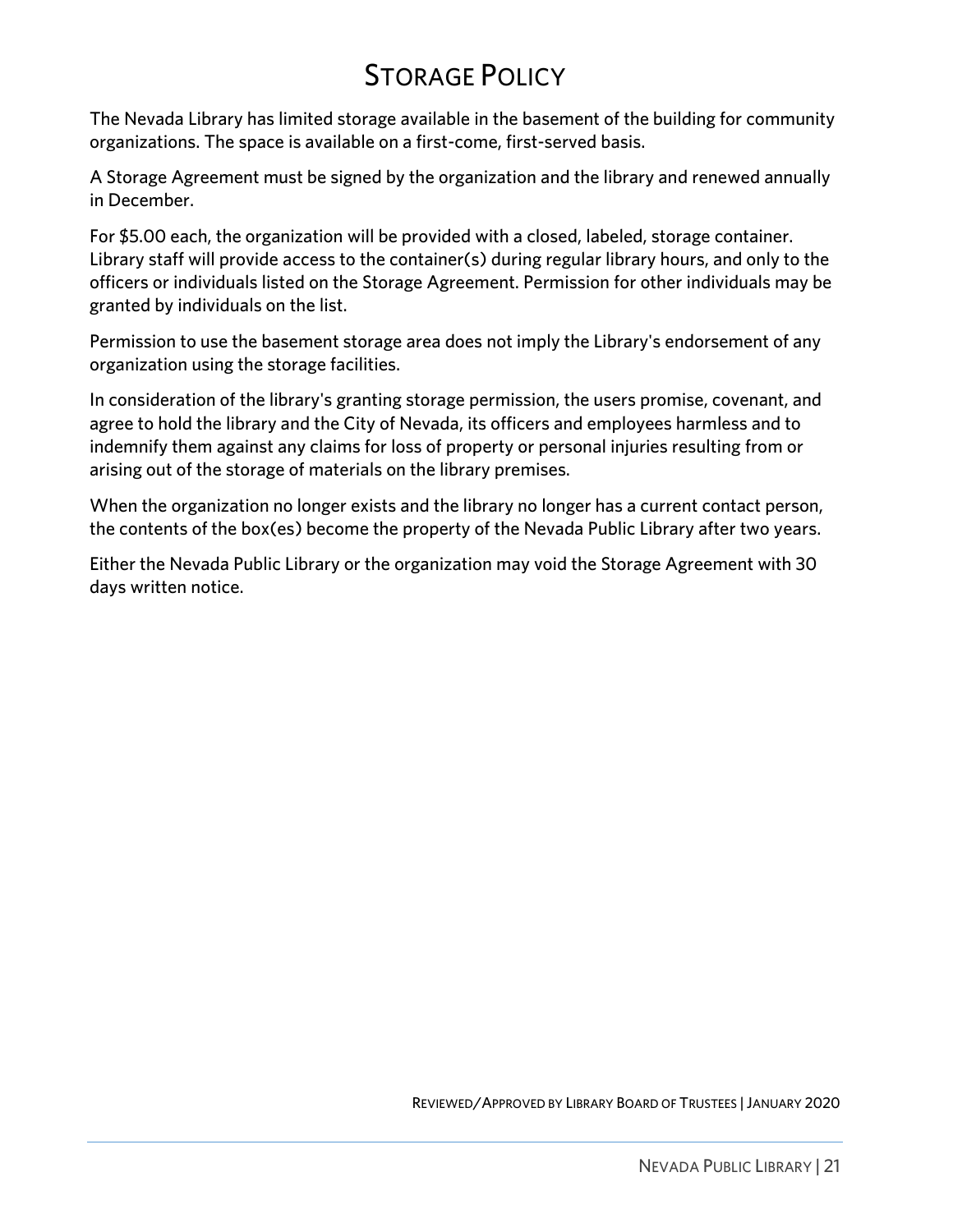# **DISPLAY POLICY**

<span id="page-21-0"></span>Displays of promotional posters, brochures and items will be allowed as appropriate only by nonprofit organizations (or individuals as long as they promote the library's mission.) Displays advocating a specific individual or issue will not be allowed. The Nevada Public Library shall be held harmless from liability in the event of damage or loss to materials being displayed. regardless of the circumstances. Requests for such displays should come to the library director or designee and will be considered on a first-come basis. Permission to display items in the library does not imply the Nevada Public Library's endorsement. library does not imply the Nevada Public Library's endorsement.

Bulletin boards: The bulletin board in the library is available for the display of posters, fliers, and<br>promotional materials of nonprofit organizations. Any materials that groups want to display should be submitted to staff at the main desk with final approval given by the library director or  $s$  showld be submitted to state the main design  $\frac{1}{s}$  and  $\frac{1}{s}$  and  $\frac{1}{s}$  are library director or  $\frac{1}{s}$  and  $\frac{1}{s}$  and  $\frac{1}{s}$  are  $\frac{1}{s}$  and  $\frac{1}{s}$  are  $\frac{1}{s}$  and  $\frac{1}{s}$  and  $\frac{1}{s}$  ar designee. Materials are posted only as time and space permit.

- Items will remain posted until the event has occurred or for a maximum of 30 days as
- Materials will not be returned.
- Some materials may not be posted: items for sale, advertisements for lessons or services, campaign flyers/signs, or petitions.

Brochures: Nonprofit community groups may submit multiple copies of brochures or fliers for<br>distribution from the library's brochure area. These materials should be given to staff at the circulation desk with final approval given by the library director or designee. Brochures will be restocked only as time and space permit. restocked only as time and space permit.

waiver of Liability: Groups and individuals displaying items in the library as libred below mility.<br>they want returned must complete the Nevada Public Library Display and Exhibit Waiyer of they want returned must complete the Nevada Public Library Display and Exhibit Waiver of Exhibit Waiver of Exh<br>Library Display and Exhibit Waiver of Exhibit Waiver of Exhibit Waiver of Exhibit Waiver of Exhibit Waiver of Liability.

Display case: The glass display case and portable display units are important elements of the library's information, outreach, and public relations programs. The display case is closely identified by the public as a library promotion area. identified by the public as a library promotion area.

- Permission to use the case will be granted to nonprofit community organizations if such use will further the library's program or mission.
- Requests for use of the case should be made to the library director or designee.<br>• The library's even poods for display space take presedence in every instance. Or
- The library's own needs for display space take precedence in every instance. Otherwise, requests will be considered on a first-come basis.
- The requesting organization is entirely responsible for the timely set-up and takedown of
- Community organizations shall abide by any specific instructions or requests the library<br>shall make regarding the lavout or content of the display.
- Organizations must complete the "Waiver of Liability" form.

Display of local art: Local art may be displayed at the discretion of the library director or<br>designee. Displayed art will not be considered for sale. This may be in non-secure areas. See "Waiver of Liability." "Waiver of Liability."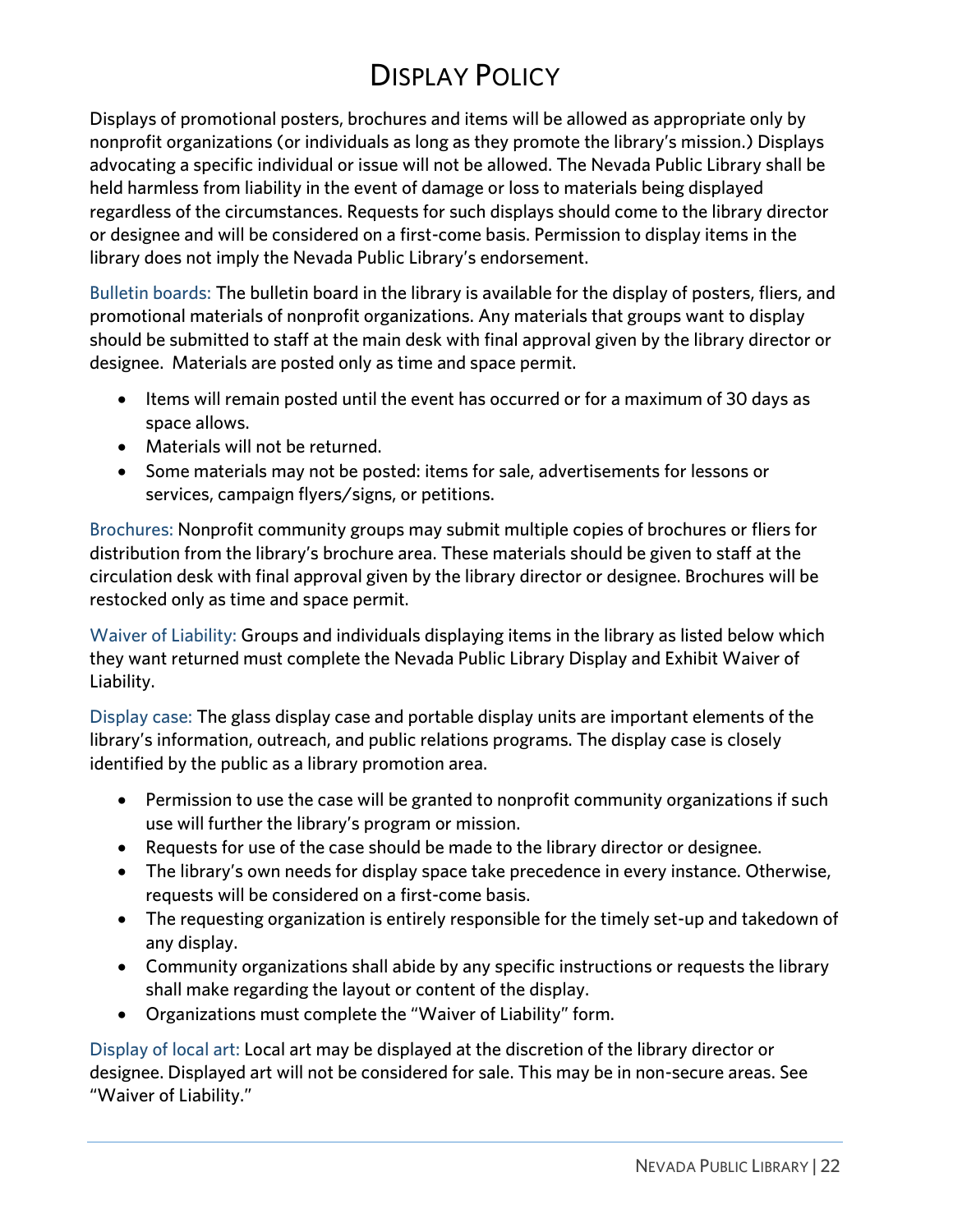Book display: Nonprofit community organizations occasionally request that a book display be created by the library in conjunction with posters, fliers, or brochures supplied by the organization. The library may agree to cooperate in such a project as time, staff availability, and organization. The norm, they agree to cooperate in such a project as time, start aramacing, and materials permit. Organizations will have to sign the "Waiver of Liability" for any items they want returned.

REVIEWED/APPROVED BY LIBRARY BOARD OF TRUSTEES | SEPTEMBER 2018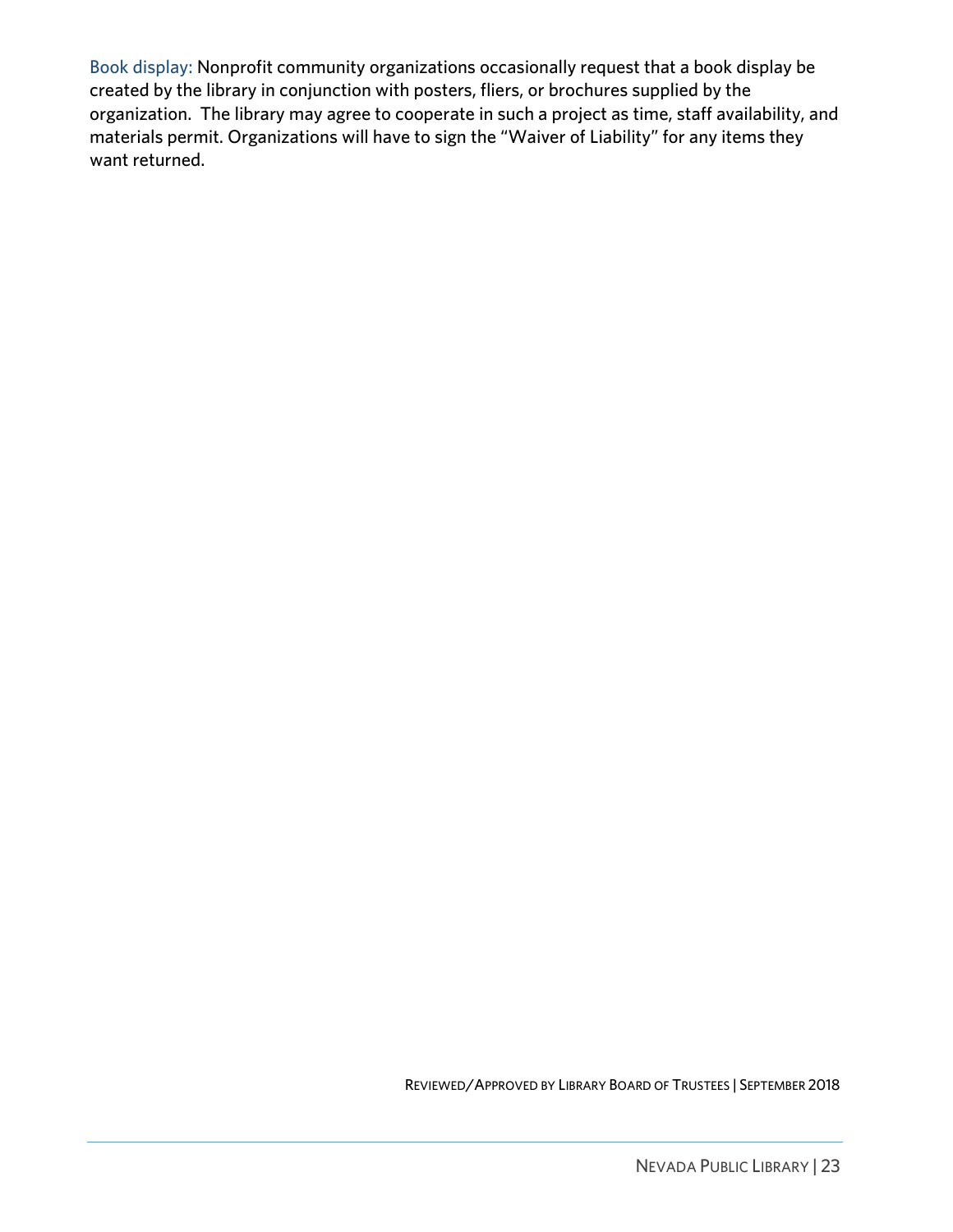# **GIFT POLICY**

<span id="page-23-0"></span>The Nevada Public Library welcomes gifts of money, equipment, works of art, documents, photographs, or property of any kind that promotes the mission of the library. The library reserves the right to refuse any gift that the Board of Trustees, in its sole discretion, deems to be not in the best interests of the library to accept. not in the best interests of the library to accept.

The Board of Trustees will review and approve purchases, acceptance, and disposition of existing and future gifts to the Nevada Public Library as recommended by the gift committee and/or director. This policy does not apply to items, such as books, that are given for the circulating collection of the library. Those items fall under Collection Development Policy. circulating collection of the library. Those items fall under Collection Development Policy.

<span id="page-23-1"></span>GIFT GUIDELINES<br>Acquisition: Items may be added to the library by means of gifts, bequests, purchases, or exchange, or any other transactions by which title to the object passes to the Nevada Public Library. Gifts should be complete. The acceptance of gifts designated for public display on library property shall be considered with attention to the ongoing cost of display, maintenance, and security, as well as suitability, including location. All conditions pertaining to the donation must be clearly stated at that time. No guarantee is made that any gift will be permanently displayed or kept by the library. The library does not accept responsibility for notifying donors of withdrawal or replacement of gift items. of withdrawal or replacement of gift items.

- Monetary gifts: The library welcomes gifts of cash or stock. Monetary gifts will be accepted for the purchase of library materials, appropriate investment, facility improvements or equipment, or to provide services in keeping with the library's mission.<br>Monetary gifts without restriction are added to the library's Trust and Agency Fund to be used at the library's discretion.<br>Momerial gifts: The library welcomes menetary gifts for purchase of materials for the
- Memorial gifts: The library welcomes monetary gifts for purchase of materials for the collections given in recognition or memory of individuals or organizations. Whenever possible, the library staff will choose items that accommodate the donor's subject or title preferences. If the donor wishes, a bookplate may be affixed to such material with wording determined by the donor in consultation with library staff.
- Real estate or other personal property: The library may accept gifts of real property that either support or could be sold to support the mission of the library. Such offers will be either support or could be sold to support the mission of the library. Such offers will be the suitability of the gift and the terms of acceptance compatible with the library's mission and policies, the donor's intent, and applicable laws.
- Collections: Gift collections will be accepted only by the director in consultation with the sitt committee which will make recommendations to the Board of Trustees and with the gift committee which will make recommendations to the Board of Trustees and with the understanding that the collection may be sold, traded, given away, or discarded at the discretion of the library director and/or trustees.
- Art and decorative objects: In general, gifts of art objects shall be of local interest to the<br>
community of a professional quality well-executed, and in good condition. As with all community, of a professional quality, well-executed, and in good condition. As with all library has the right to handle or dispose of the gift in the best interests of the institution. Because of the library's limited display and storage areas and focus on its primary  $\mathbf{B}$  the library is limited display and  $\mathbf{B}$  and  $\mathbf{B}$  and  $\mathbf{B}$  and focus on its primary  $\mathbf{B}$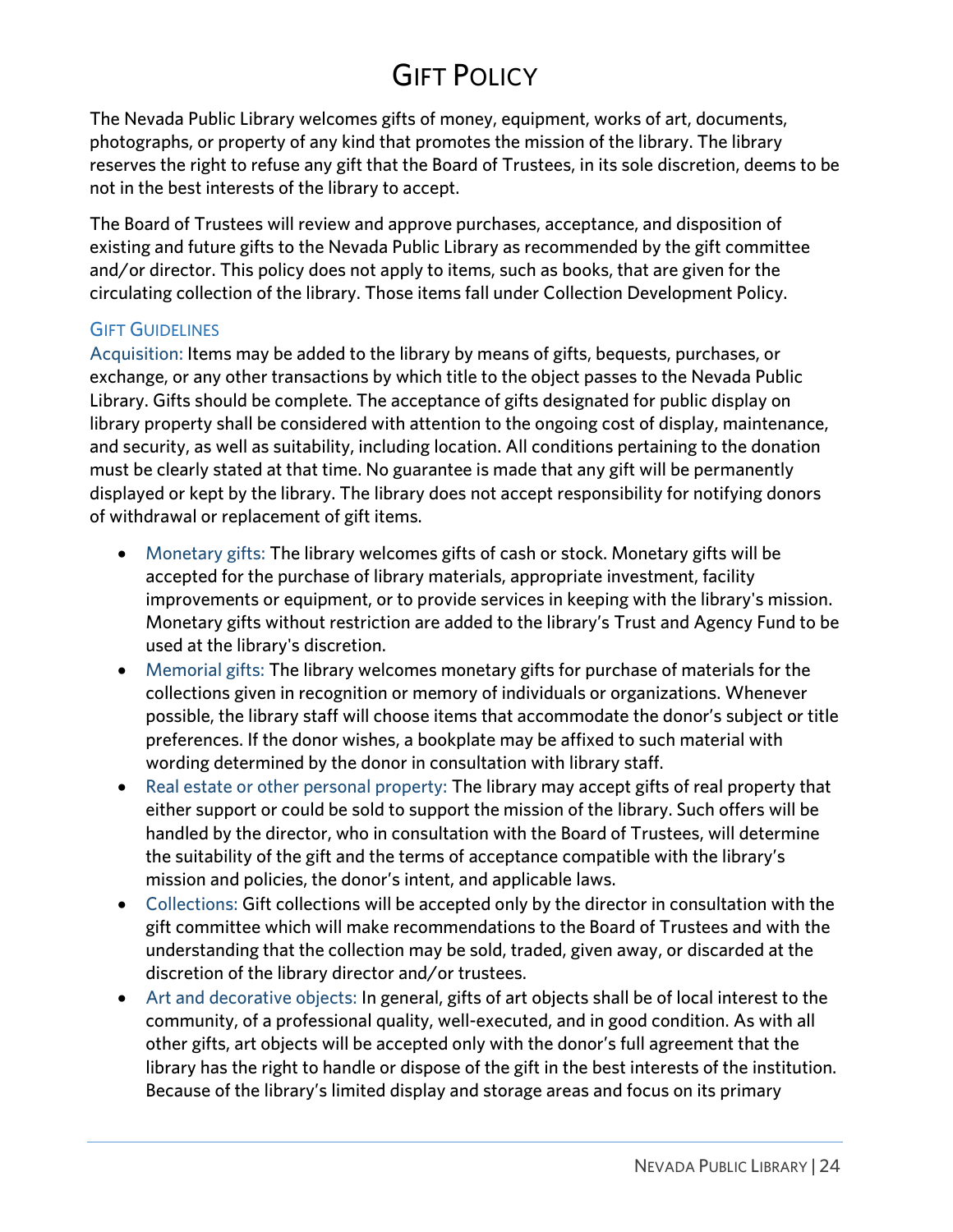mission as a library and not a museum, potential donors of art and decorative objects are<br>requested to discuss any possible gifts with the director and gift committee and/or Board of Trustees. No gifts posing a danger or threat to patrons will be accepted (e.g., Board of Tracteuring give posing a danger or threat to patrons will be accepted (e.g., metal sculpture with sharp, moving parts).

Care: The Nevada Public Library must be able to provide proper care, including conservation, maintenance, and storage, for all gifts. The decision to accept tangible gifts shall be based, in part, on impact on staff time, expense, and frequency of maintenance. No gifts that require  $p_{\text{ref}}$  is the state on the state of  $p_{\text{ref}}$  that requires,  $p_{\text{ref}}$  is that requires that requires that requires that requires that requires that requires that requires that requires that requires that requires the extensive, regular special care or conservation will be accepted.

 $\frac{1}{2}$  considering gifts to be added to the library in the sound experience  $\frac{1}{2}$ considering gifts to be added to the library.

Ownership: All gifts acquired by the Nevada Public Library shall become the sole property of the Nevada Public Library. No restrictions on the library of sunction<sub>f</sub>, possession, use, or disposition.<br>Of the gift shall be effective other than restrictions annroyed by the express yote of the Board of of the gift shall be effective other than restrictions approved by the express vote of the Board of Tructage Trustees.

Tax deductions: Donors will be allowed tax deductions on approved gifts or bequests to the items, other than monetary, for the purpose of tax reporting. The Nevada Public Library will not items, other than monetary, for the purpose of tax reporting. The Nevada Public Library will not the purpose of provide formal appraisals on donated items.

Recognition: Immediately upon receipt of a qualifying gift by the Nevada Public Library, the gift<br>will be listed in a Registration Book. The gift will be photographed for purposes of record and identification. Gifts of \$100 or more will be recognized in the registration book. Gifts of \$1000 or more will be recognized once on a benefactor recognition board or given similar recognition or more million be recognized once on a benefactor recognition board of given similar recognition.<br>at the discretion of the library director and /or Roard of Trustees at the discretion of the library director and/or Board of Trustees.

Donor plaques: Plaques or similar labeling devices minited of similar on or near the gift. Donor.<br>And other nertinent information will be recorded in a Registration Rook. and other pertinent information will be recorded in a Registration Book.

Record keeping: The Nevada Public Library is responsible for maintaining all records of a gift to include: a copy of the Deed of Gift, registration, and condition reports. include: a copy of the Deed of Gift, registration, and condition reports.

Acknowledgement: The Nevada Public Library will acknowledge gifts and bequests.

REVIEWED/APPROVED BY LIBRARY BOARD OF TRUSTEES | AUGUST 2019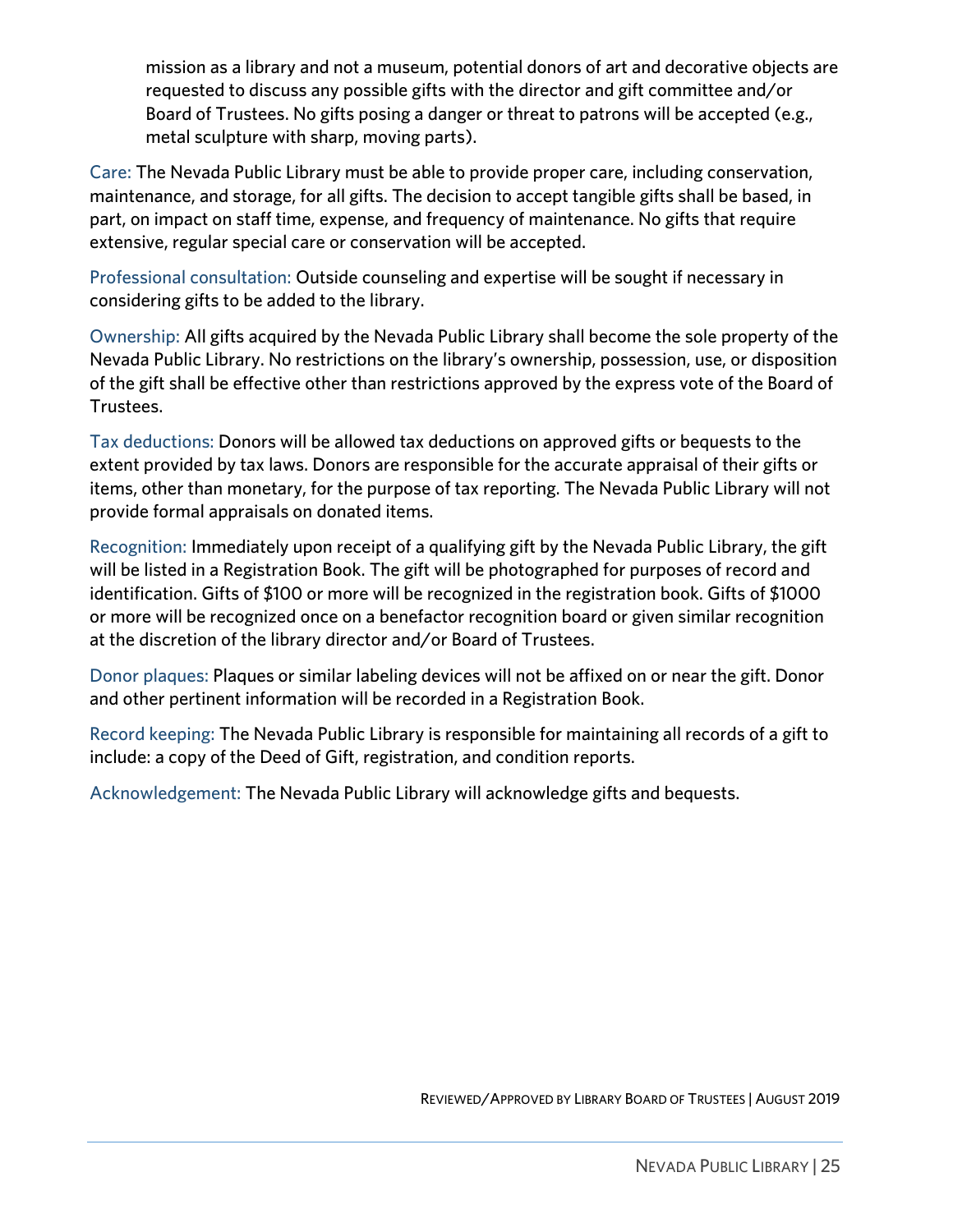# **VOLUNTEER POLICY**

<span id="page-25-0"></span>Volunteers are unpaid workers giving their time and talents to assist the Nevada Public Library staff. Volunteers may work with short-term projects and programs or may give continuing stame connected may work with short-term projects and programs or may give communing<br>service over an extended neriod of time. Volunteers may be required to complete a backer service over an extended period of time. Volume to complete a background to complete a background to complete check.

- New volunteers must complete an application form and participate in an interview with the director and/or designated volunteer coordinator.
- Placement or retention of a volunteer is at the discretion of the director.<br>• Volunteer werk will be managed by the director and volunteer coordinat
- Volunteer work will be managed by the director and volunteer coordinator. The volunteer coordinator's responsibilities are recruitment, training, scheduling, evaluation, and appropriate recognition of all volunteers.
- Volunteers in the Youth Department may be recruited and managed by the children's<br>librarian librarian.

where  $\frac{1}{2}$ 

- Volunteers will not replace paid staff positions.
- Attempts will be made to assign volunteers meaningful work that makes use of their talents, expertise, training, and interests. Volunteers will be given orientation and task descriptions for the jobs assigned.
- Volunteers will work under the supervision of paid library staff.<br>• Volunteers will follow the policies and precedures of the library
- Volunteers will follow the policies and procedures of the library.
- All library related business or program participant information overheard or entrusted to a volunteer is confidential.
- A work schedule is expected as an aid to the director and/or the volunteer coordinator<br>as well as the volunteer as well as the volunteer.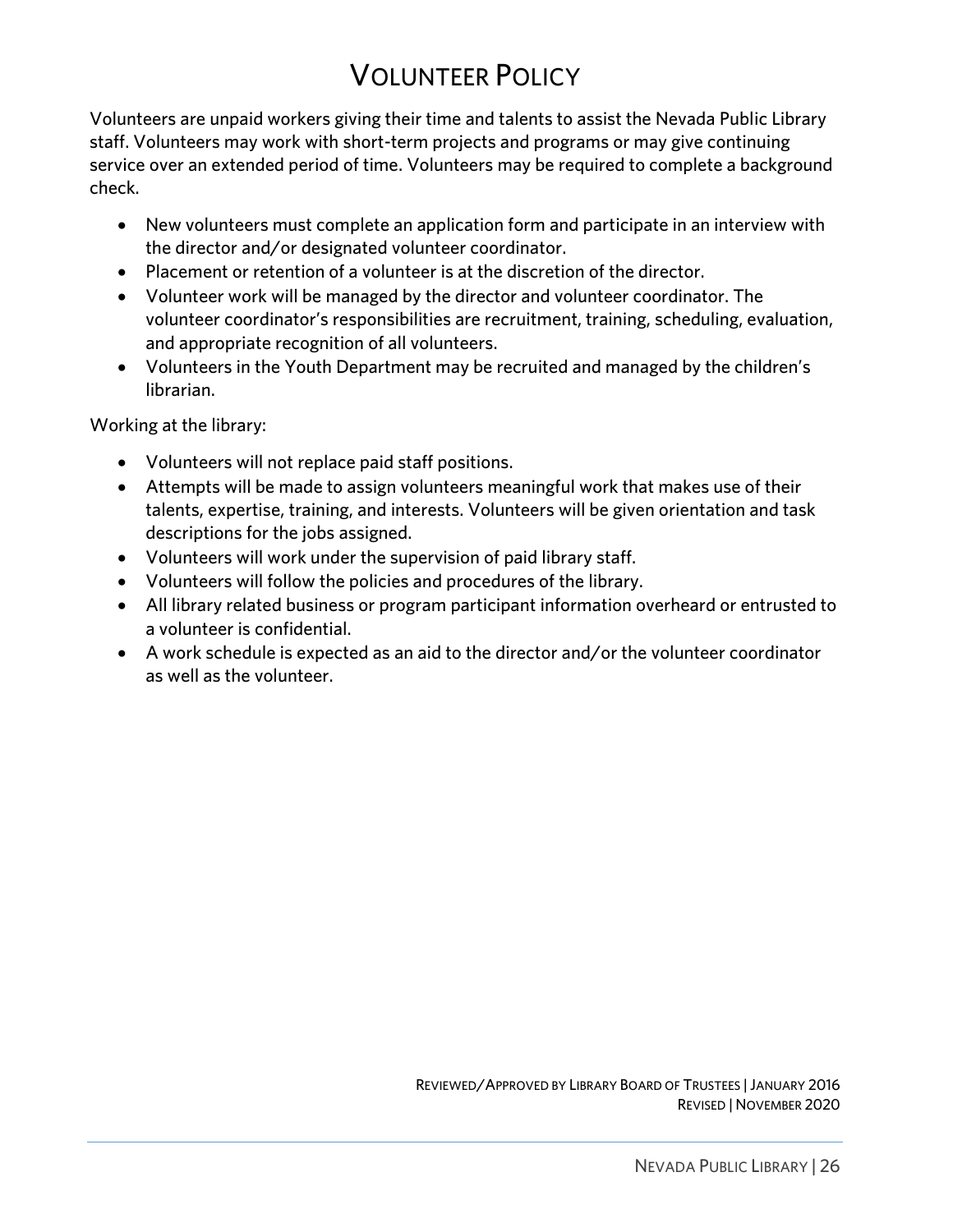# **COMMUNITY SERVICE OFFENDER VOLUNTEER POLICY**

<span id="page-26-0"></span>The board of trustees of the Nevada Public Library approve of the use of offenders who need to  $\frac{1}{2}$  The board of the Nevada Community carvice They must abide by the following perform court or school ordered community service. They must abide by the following guidelines.

- The volunteer will apply in person at the Nevada Public Library.
- The director or designated volunteer coordinator will interview the applicant and contact the applicant's probation officer and other references as deemed appropriate.
- The director or volunteer coordinator must be informed of the nature of the offense and the name and contact information of the probation officer or school contact. the name and contact information of the probation officer or school contact.<br>Applications from a person whose offense involves theft, assault, or sexual misconduct will not be accepted.
- Placement or retention of a volunteer in the library is at the discretion of the director.<br>• The library director or volunteer coerdinator will assign and schedule tasks under the
- The library director or volunteer coordinator will assign and schedule tasks under the same policies that apply to any library volunteer.
- Volunteers completing community service must abide by the volunteer policy.

REVIEWED/APPROVED BY LIBRARY BOARD OF TRUSTEES |JANUARY 2016 REVISED | NOVEMBER 2020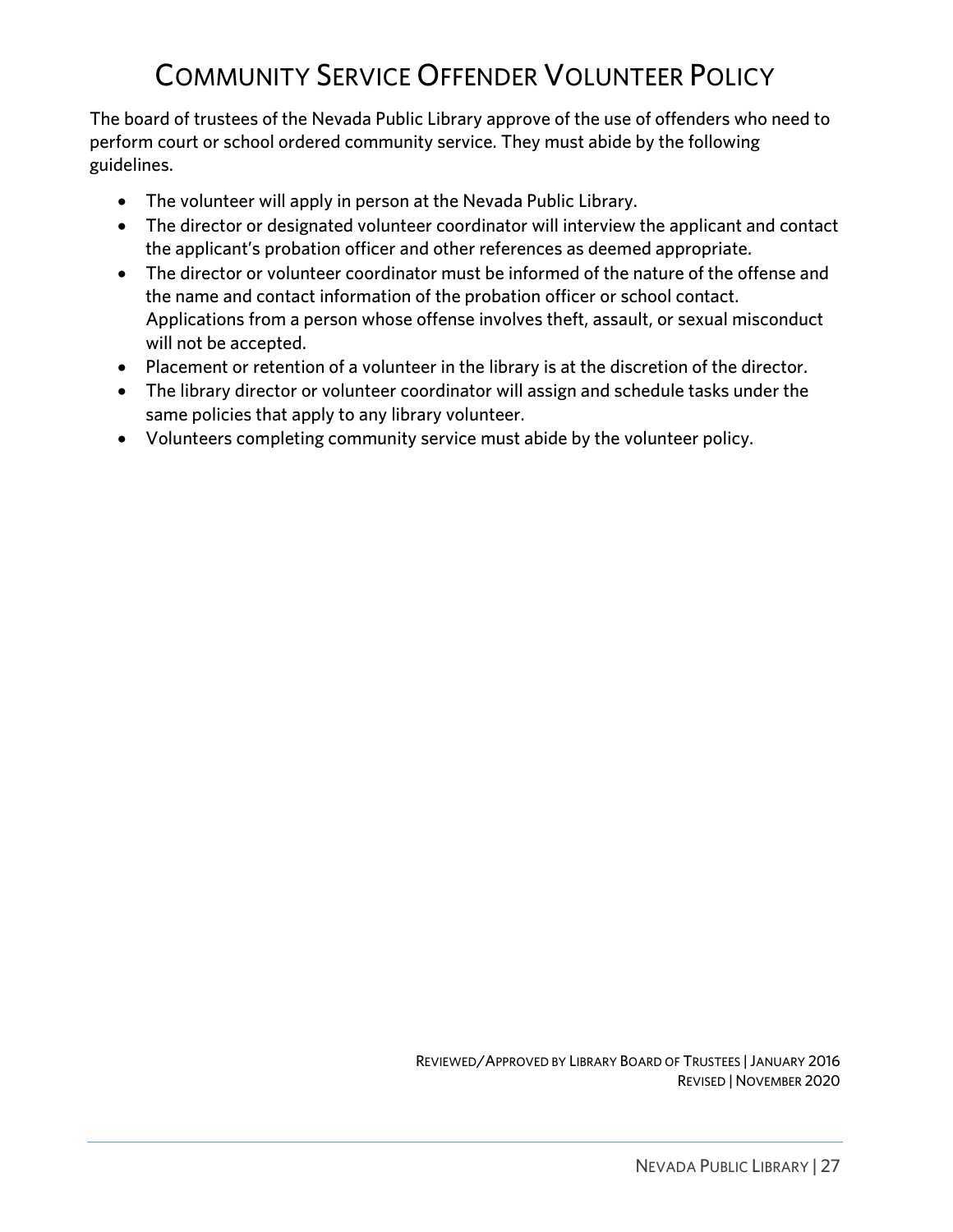### **SECURITY CAMERA POLICY** SECURITY CAMERA POLICY

### <span id="page-27-1"></span><span id="page-27-0"></span>**PURPOSE**

The purpose of this policy is to establish guidelines for the placement and use of video security cameras, as well as the access and retrieval of recorded video images at the Nevada Public Library. Nevada Public Library strives to take reasonable precautions to assure a safe and secure environment for its patrons and staff. Because library staff is unable to provide direct supervision over all areas within the library and library grounds, video security cameras have been placed at selected locations in order to observe and record visible activities of persons within the library and on library grounds in lieu of direct supervision. with the library grounds in library grounds in library grounds in library grounds in lieu of direct supervision.

Cameras will not be installed for the purpose of monitoring staff performance.

Observation of activity, whether in real time or from digitally recorded storage, shall be limited<br>to activities that are specific to library operations, may affect the safety and security of library patrons and staff, and provide protection for library assets or property. Staff and patron safety  $\frac{1}{2}$  is the first and  $\frac{1}{2}$  and  $\frac{1}{2}$  and  $\frac{1}{2}$  and  $\frac{1}{2}$  and  $\frac{1}{2}$  and  $\frac{1}{2}$  and  $\frac{1}{2}$  and  $\frac{1}{2}$  and  $\frac{1}{2}$  and  $\frac{1}{2}$  and  $\frac{1}{2}$  and  $\frac{1}{2}$  and  $\frac{1}{2}$  and  $\frac{1}{2}$  an  $\frac{1}{2}$  is the first priority in any threatening situation. The property is of  $\frac{1}{2}$  property is operation. secondary importance.

### <span id="page-27-2"></span>**PRIVACY AND CONFIDENTIALITY**

Camera placement shall be determined by the library director or his/her designee. Cameras shall not be placed in areas where there is a reasonable expectation of privacy, such as toilet areas within restrooms. areas within restrooms.

Cameras are not positioned to identify a person' reading, viewing, or listening activities. information or checking out an item, such record shall be treated as confidential as provided in lowa Code §22.7 (13). Only designated library staff may view real time images or screen recorded images for potential breach of confidentiality. Any inadvertent views of protected recorded images for potential breach of commentations, a matrice confidential to protected information shall be held in confidence by the library staff under the library's confidentiality.  $\sum_{i=1}^n$ policy.

### <span id="page-27-3"></span>**PUBLIC NOTICE**

Signage shall be conspicuously displayed within the library advising of the recording of video  $\frac{1}{2}$  signally displayed with the communication shall not be monitored or recorded by ing the conversations of the communications or other audit or recorded by monitored by monitored by monitored o<br>the conversation shall not be monitored by monitored by monitored by monitored by monitored by monitored by an the security cameras.

<span id="page-27-4"></span>DATA STORAGE<br>Cameras will record activities in real time and images will be saved to the camera server's hard cameras will record activities in real time and images will be saved to the camera server's hard.<br>drive Current software deletes images automatically as the canacity of the bard drive is drive. Current software deletes images automatically as the capacity of the hard drive is reached.

Cameras will not be monitored continuously by library staff.

In situations involving summer and same a patrons, stored images may be shared with all staff.<br>Shared images may remain nosted in restricted staff areas for the duration of the hanishment Shared images may remain posted in restricted staff areas for the duration of the banishment.

 $\frac{1}{2}$ appropriate precise precise precise  $\frac{1}{2}$  safety and for the security of personal property. Neither the second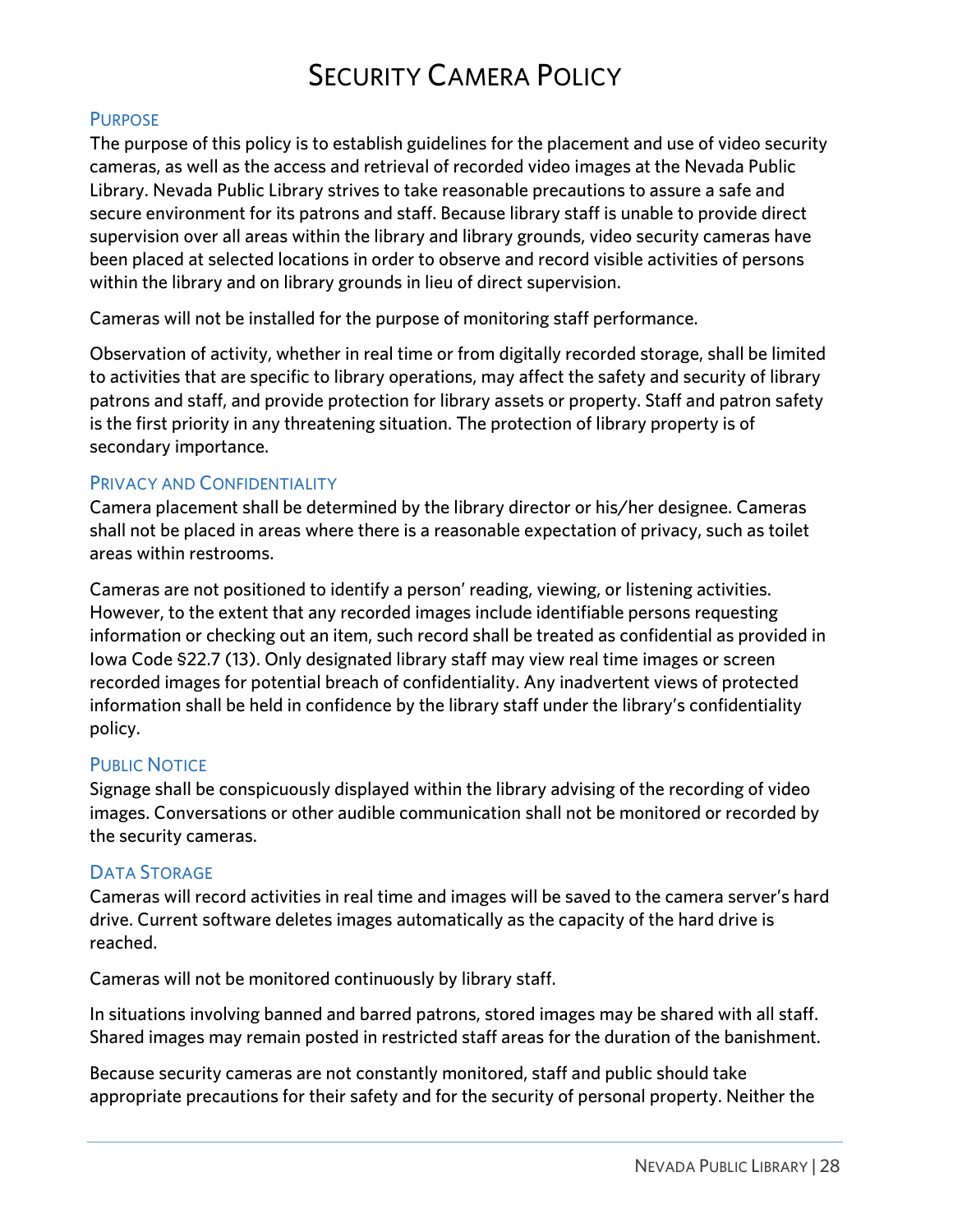Nevada Public Library nor the City of Nevada is responsible for loss of property or personal injury.

<span id="page-28-0"></span>AUTHORITY TO ACCESS RECORDED DATA<br>The library director holds the authority to designate library staff members who may access video in real time or recorded formats. Generally, authority may be delegated to the adult staff during hours of operation. during hours of operation.

Circumstances under which designated staff may access images in real time include, but are not safety and security. Access to real time or recorded imagery is also authorized to designated staff upon report of suspicious behavior, including policy violations, criminal activity, destruction, or theft of library property or assets, or other activity that may be disruptive to destruction, or theft of library property or assets, or other activity that may be disruptive to library operations.

<span id="page-28-1"></span>LAW ENFORCEMENT<br>All requests for viewing of real time or recorded imagery by law enforcement officials must be presented to the library director. If the library director is unavailable, such requests shall be presented to the administrative or supervisory staff designated by the library director to hold such authority. Law enforcement may view recorded images unless such images include records such authority. Law enforcement in the correction of the correction of the correction of the correction of the records would be released only nursuant protected by Iowa Code \$22.1 (15), in which case such records would be records only pursuant.<br>to valid court order to valid court order.

In the event of a search warrant, which is ensembled immediately, library administration will<br>comply with the search warrant and consult with legal counsel comply with the search with leading counsel.

Upon receipt of a subpoena or other court order, library administration shall consult with legal court of proper jurisdiction is demonstrated. If not, library administration shall insist any defect  $\frac{1}{2}$  for proper  $\frac{1}{2}$  is demonstrated. If  $\frac{1}{2}$  is demonstration is demonstration shall instance  $\frac{1}{2}$  is defined. In the form  $\frac{1}{2}$  is defined. In the form  $\frac{1}{2}$  is defined. In the form  $\frac{1}{2}$ be remedied before releasing records which contain patron information.

<span id="page-28-2"></span>PUBLIC DISCLOSURE<br>Confidentiality/privacy issues prohibit the general public from viewing security camera footage that contains patron information. If the library receives a request from the general public to inspect security camera footage which contains patron information, the general public will be advised to file a police complaint. advised to file a police complaint.

All requests for public disclosure of recorded images shall be presented to the library director or<br>the administrative staff member designated to act in his/her stead. Guidelines for public disclosure of video imagery shall follow the procedures established by the library director in accordance with Iowa Code Chapter 22. accordance with Iowa Code Chapter 22.

A copy of this policy may be shared with members of the public upon request.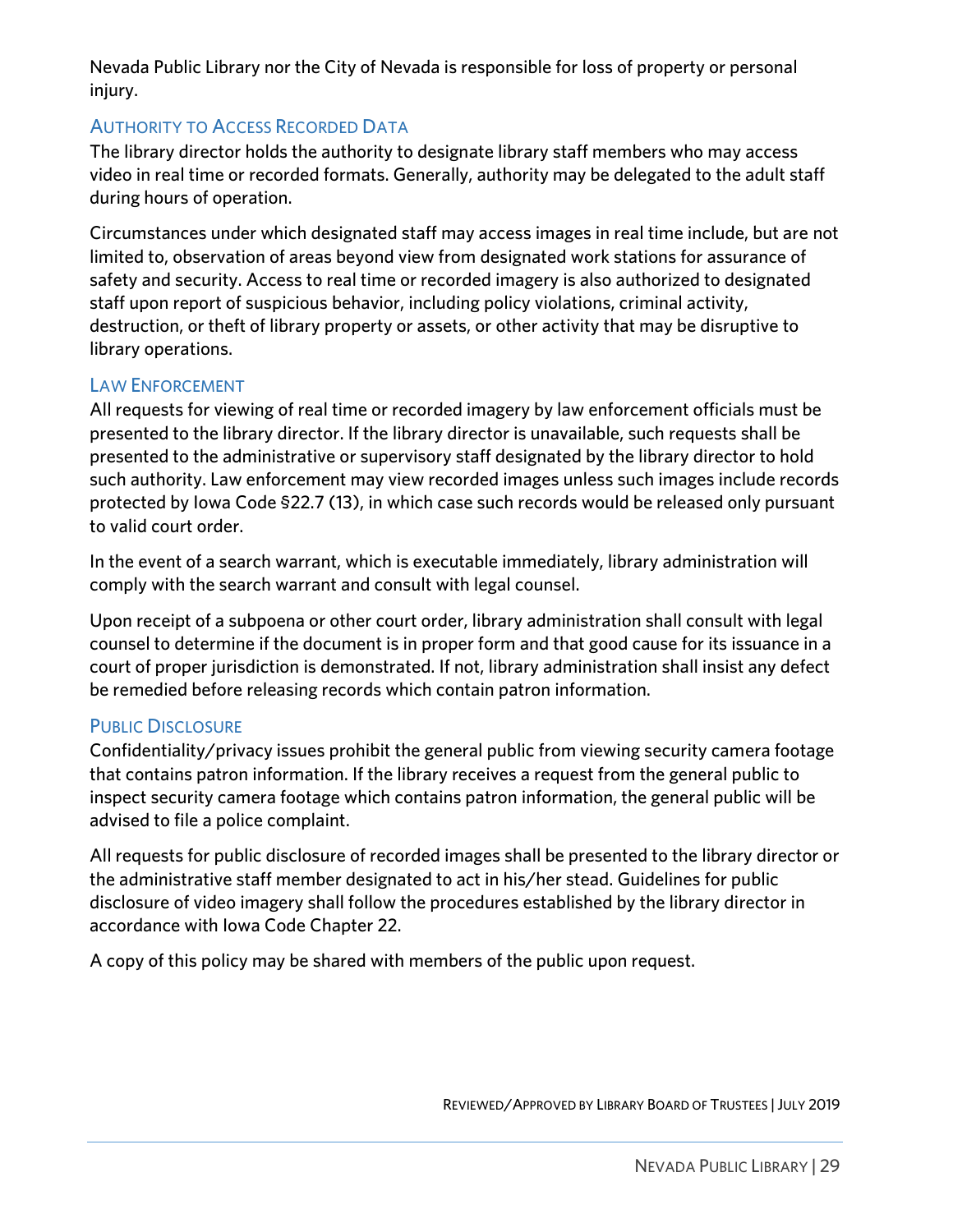# **TORNADO SHELTER POLICY**

<span id="page-29-0"></span>Liability: The tornado shelter in the basement of the Nevada Public Library is provided by the Nevada Public Library, the Board of Trustees, staff, and the City of Nevada as a service to the community. All persons entering this shelter do so at their own risk and agree to abide by the conditions of this policy. The library, its Board of Trustees, staff, and the City of Nevada assume no liability for personal injury or property damage during the use of the Tornado Shelter. no liability for personal injury or property damage during the use of the Tornado Shelter.

Entrance: The Nevada Police Department will attempt to open the southwest door of the the facility after the warning has expired. The front door of the library will be locked while the warning is in effect and no one will be allowed upstairs in the main part of the library during the  $w$ arning no one will be allowed upstairs in the main part of the main part of the main part of the main part of the library during the main part of the library during the main part of the main part of the library during warning period.

Areas of safety: People are expected to stay in the basement and avoid the steps and landings.

 $\frac{1}{2}$  to the main part of the library. will be locked to the main part of the library will be locked.

First aid: There is a first aid kit on the south wall of the basement next to the emergency lanterns.

Emergencies: A telephone is available in the basement for local emergency calls only.

Fire extinguisher: An extinguisher is mounted on the south wall near the west stairwell.

Emergency lights: Emergency lights mounted on the south wall of the basement come on during<br>power outages and light both stairwells and the interior of the basement. Two portable emergency lights are mounted on the south wall in case of power outage. There are small flashlights hanging at the top of each set of stairs. flash is the top of each set of state set of state set of state set of state set of state set of state set of state set of state set of state set of state set of state set of state set of state set of state set of state se

Amenities: The basement of the Nevada Public Library is not ADA accessible. There is no water or toilet in the library basement.

Pets: Pet owners are responsible for keeping any pets under control.

Conduct: All behaviors addressed in the Conduct Policy are in effect at all times including when the building is being used as a tornado shelter.

Policy posting: This policy will be posted at the top and bottom of both stairwells.

REVIEWED/APPROVED BY LIBRARY BOARD OF TRUSTEES |JANUARY 2020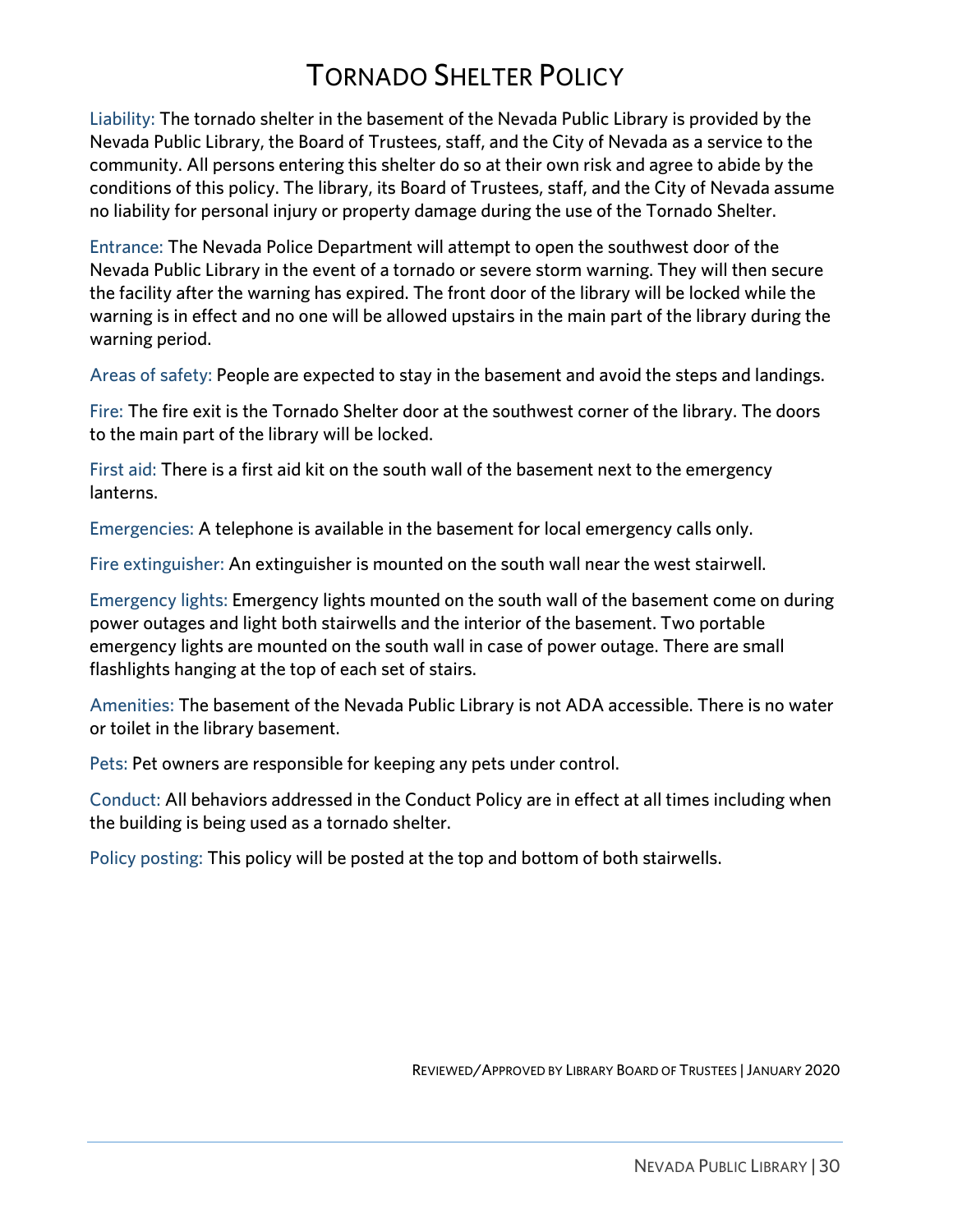<span id="page-30-1"></span><span id="page-30-0"></span>HOURS, ANNUAL CLOSURES, AND SEVERE WEATHER POLICY.<br>Hours, The News A Dublin Library is anon to the mublic on the following calculus. Open hours: The Nevada Public Library is open to the public on the following schedule:

Monday-Thursday: 10 AM – 8 PM Saturday: 10 AM - 4 PM  $\sim$  10  $\mu$ 

<span id="page-30-2"></span>

### <span id="page-30-3"></span>**Closures:**

Electric Lines Lincoln Highway Day ....................................................Saturday of Lincoln Highway Days

<span id="page-30-4"></span>Severe weather/disaster closures:<br>There are times when the weather becomes dangerous while the library is open. At times, this  $T$  There are times when the weather the weather  $\frac{1}{2}$  and the nublic can get home safely may require closing the library so staff and the public can get home safely.

- The library may be closed per the director/designee due to weather, disaster, or circumstances that make operating the library untenable.
- The director will notify the Board Chair and City Hall of the closing.<br>• Notice will be placed on the website. Eaceboak, and other modia as
- Notice will be placed on the website, Facebook, and other media as appropriate and possible.
- Compensation Options:
	- $\circ$  Permanent staff who choose not to come in to work or choose to leave work early due to severe weather may use vacation time, compensatory time, or unpaid leave for the hours scheduled.
	- o When the library is closed by the director or designee, permanent staff with
		- May use vacation time, compensatory time, or unpaid leave for the hours<br>
		scheduled
			- **Solutions in the missed time later in the same week.**<br>
			May work from home
			- May work from home.
	- <sup>o</sup> Temporary staff will not be compensated.

REVIEWED/APPROVED BY LIBRARY BOARD OF TRUSTEES | OCTOBER 2019 REVISED | NOVEMBER 2020